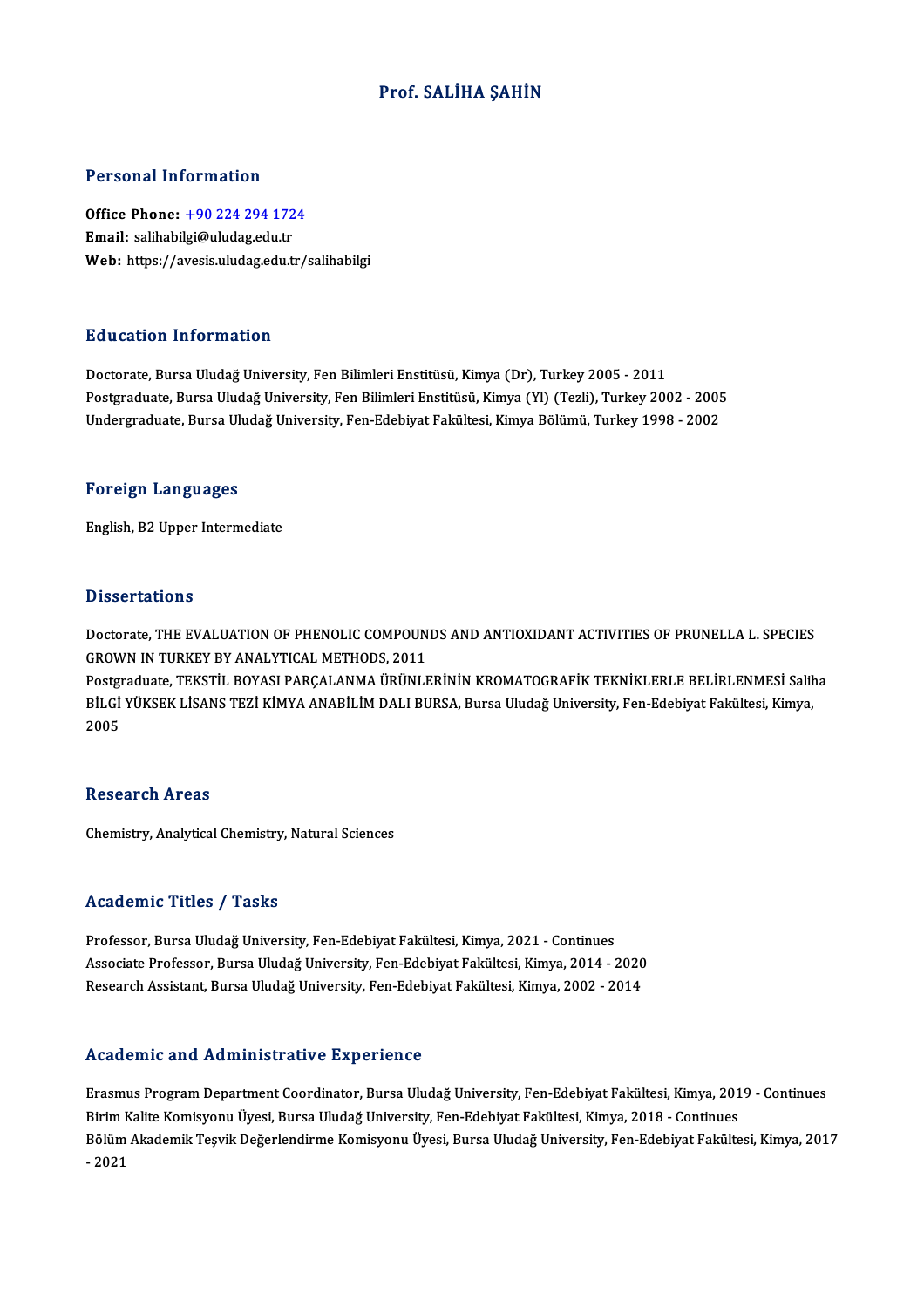INSTRUMENTALANALYSISAGRUBU,Undergraduate,2016 -2017

### Advising Theses

Advising Theses<br>ŞAHİN S., Chitosan based edible film obtained with extracts obtained from different Prunella L. species, characterization<br>and their entiquidant properties, Bestereduate, LErken(Student), 2020 and viering a riceces<br>SAHİN S., Chitosan based edible film obtained with extracts obtained fro<br>and their antioxidant properties, Postgraduate, İ.Erken(Student), 2020<br>Sebin S. Ferkk Prunella J. Türkerinden Elde Edilen Ekstr ŞAHİN S., Chitosan based edible film obtained with extracts obtained from different Prunella L. species, of and their antioxidant properties, Postgraduate, İ.Erken(Student), 2020<br>Şahin S., Farklı Prunella L. Türlerinden El

and their antioxidant properties, Postgraduate, İ.Erken(Student), 2020<br>Şahin S., Farklı Prunella L. Türlerinden Elde Edilen Ekstraktlar ile Kitosan Temelli Tenilebilir Film Eld<br>Karakterizasyonu ve Antioksidan Özelliklerini

Şahin S., Farklı Prunella L. Türlerinden Elde Edilen Ekstraktlar ile Kitosan Temelli Tenilebilir Film Eldesi,<br>Karakterizasyonu ve Antioksidan Özelliklerinin Belirlenmesi, Postgraduate, İ.ERKEN(Student), 2020<br>Şahin S., Anal Karakterizasyonu ve Antio<br>Şahin S., Analysis of carote<br>Ç.YÜKSEL(Student), 2018<br>Sahin S. Investigation of sh Şahin S., Analysis of carotenoids in microalgae under different oxidative stress environments, Postgraduate,<br>Ç.YÜKSEL(Student), 2018<br>Şahin S., Investigation of chestnut bee pollen and antioxidant properties of the phenolic

C.YÜKSEL(Student), 2018<br>Şahin S., Investigation of chestnut bee poll<br>Postgraduate, B.KARKAR(Student), 2018<br>Sehin S. Study of the antiovidant effects o Şahin S., Investigation of chestnut bee pollen and antioxidant properties of the phenolic compounds in Turkey,<br>Postgraduate, B.KARKAR(Student), 2018<br>Şahin S., Study of the antioxidant effects of rutin and isoquercitrin aga

Postgraduate, B.KARKAR(St)<br>Şahin S., Study of the antioxi<br>S.DAWBAA(Student), 2017<br>Sahin S. Datarmination of *s* Sahin S., Study of the antioxidant effects of rutin and isoquercitrin against the oxidation of DNA<br>S.DAWBAA(Student), 2017<br>Sahin S., Determination of carotenoids in microalgae, Postgraduate, N.TSIQAH(Student), 2017<br>Sahin S

S.DAWBAA(Student), 2017<br>Şahin S., Determination of carotenoids in microalgae, Postgraduate, N.TSIQAH(Student), 2017<br>Şahin S., Antioxidant capacity assay and analysis of phenolics in artichoke (Cynara scolymus L.) leaf, Pos Şahin S., Determination of<br>Şahin S., Antioxidant capa<br>A.ULUAD(Student), 2017

# A.ULUAD(Student), 2017<br>Articles Published in Journals That Entered SCI, SSCI and AHCI Indexes

rticles Published in Journals That Entered SCI, SSCI and AHCI Indexes<br>I. Optimization of formulation and process conditions of chestnut-based functional beverage using<br>response surface methodology response surface in Journalis 19<br>Optimization of formulation and<br>Heta Corgue B, VII MAZ ERSAN L, S **Optimization of formulation and proce:<br>response surface methodology<br>Usta-Gorgun B., YILMAZ ERSAN L., ŞAHİN S.<br>JOUPMAL OF FOOD SCIENCE AND TECUNOL** response surface methodology<br>Usta-Gorgun B., YILMAZ ERSAN L., ŞAHİN S.<br>JOURNAL OF FOOD SCIENCE AND TECHNOLOGY-MYSORE, 2022 (Journal Indexed in SCI)<br>Determination of phenolis sempeunds prefiles and antioxident preparties of Usta-Gorgun B., YILMAZ ERSAN L., ŞAHİN S.<br>JOURNAL OF FOOD SCIENCE AND TECHNOLOGY-MYSORE, 2022 (Journal Indexed in SCI)<br>II. Determination of phenolic compounds profiles and antioxidant properties of oleaster (Elaeagnus<br>Angu JOURNAL OF FOOD SCIENCE AND TE<br>Determination of phenolic compo<br>angustifolia L.) grown in Turkey<br>Karliar B. Sobin S. **Determination o<br>angustifolia L.) {<br>Karkar B., Sahin S.<br>EUROPEAN EOOD.** angustifolia L.) grown in Turkey<br>Karkar B., Sahin S.<br>EUROPEAN FOOD RESEARCH AND TECHNOLOGY, vol.248, no.1, pp.219-241, 2022 (Journal Indexed in SCI)<br>Misroeneaneulation of ellegie esid extrested from nomegranate neel ento S Karkar B., Sahin S.<br>EUROPEAN FOOD RESEARCH AND TECHNOLOGY, vol.248, no.1, pp.219-241, 2022 (Journal Inde<br>III. Microencapsulation of ellagic acid extracted from pomegranate peel onto Spirulina:<br>Characterization loading, and EUROPEAN FOOD RESEARCH AND TECHNOLOGY, vol.248, no.1, pp<br>Microencapsulation of ellagic acid extracted from pomegra<br>Characterization, loading, and storage stability properties<br>Yagmur N. Sabin S. Korlmaz F III. Microencapsulation of ellagic acid extracted from pomegranate peel onto Spirulina:<br>Characterization, loading, and storage stability properties<br>Yagmur N., Sahin S., Korkmaz E. Characterization, loading, and storage stability properties<br>Yagmur N., Sahin S., Korkmaz E.<br>JOURNAL OF FOOD PROCESSING AND PRESERVATION, vol.45, no.1, 2021 (Journal Indexed in SCI)<br>Evaluation of antioxidant properties and Yagmur N., Sahin S., Korkmaz E.<br>JOURNAL OF FOOD PROCESSING AND PRESERVATION, vol.45, no.1, 2021 (Journal Indexed in SCI)<br>IV. Evaluation of antioxidant properties and determination of phenolic and carotenoid profiles of<br>cha JOURNAL OF FOOD PROCESSING AND PRESERVA<br>Evaluation of antioxidant properties and d<br>chestnut bee pollen collected from Turkey<br>Karkar B. Sobin S. Günes M. E Evaluation of antioxidant p<br>chestnut bee pollen collecte<br>Karkar B., Şahin S., Güneş M. E.<br>JOUPMAL OF APICULTURAL PE chestnut bee pollen collected from Turkey<br>Karkar B., Şahin S., Güneş M. E.<br>JOURNAL OF APICULTURAL RESEARCH, 2020 (Journal Indexed in SCI) V. Study of the Ability of Lutein and Neoxanthin as Standards and in the Extract ofChlamydomonas JOURNAL OF APICULTURAL RESEARCH, 2020 (Journal Indexed in SCI)<br>Study of the Ability of Lutein and Neoxanthin as Standards and in the Extract ofChlamydomonas<br>reinhardtiito Prevent Oxidatively Induced DNA Base Damage Using U Study of the Ability of Lutein and Neoxanthin as<br>reinhardtiito Prevent Oxidatively Induced DNA<br>Sahin S., Aybastier Ö., Dawbaa S., Karkar B., Çakmak T.<br>CHROMATOCRABHIA vol 83, no 8, np 919, 936, 2920 (

reinhardtiito Prevent Oxidatively Induced DNA Base Damage Using U<br>Sahin S., Aybastier Ö., Dawbaa S., Karkar B., Çakmak T.<br>CHROMATOGRAPHIA, vol.83, no.8, pp.919-926, 2020 (Journal Indexed in SCI)<br>Enconculation of ellegic ac

Sahin S., Aybastier Ö., Dawbaa S., Karkar B., Çakmak T.<br>CHROMATOGRAPHIA, vol.83, no.8, pp.919-926, 2020 (Journal Indexed in SCI)<br>VI. Encapsulation of ellagic acid from pomegranate peels in microalgae optimized by respo CHROMATOGRAPHIA, vol.83, no.8, pp.919-926, 2020 (Journal Indexed in SCI)<br>Encapsulation of ellagic acid from pomegranate peels in microalgae optimized by response surface<br>methodology and an investigation of its controlled r Encapsulation of<br>methodology and<br>Yagmur N., Sahin S.<br>JOUPNAL OF FOOD methodology and an investigation of its controlled released under simulated<br>Yagmur N., Sahin S.<br>JOURNAL OF FOOD SCIENCE, vol.85, no.4, pp.998-1006, 2020 (Journal Indexed in SCI)<br>Mived ligand complayes of Co(II), Ni(II) and

- Yagmur N., Sahin S.<br>JOURNAL OF FOOD SCIENCE, vol.85, no.4, pp.998-1006, 2020 (Journal Indexed in SCI)<br>VII. Mixed ligand complexes of Co(II), Ni(II) and Cu(II) with quercetin and diimine ligands: synthesis,<br>characterization JOURNAL OF FOOD SCIENCE, vol.85, no.4, pp.998-1006, 2020<br>Mixed ligand complexes of Co(II), Ni(II) and Cu(II) wi<br>characterization, anti-cancer and anti-oxidant activity<br>MUTU LENCKAL H. Erkisa M. Alpor B. SAHIN S. Ulukaya E MUTLUGENÇKALH.,ErkisaM.,Alper P.,ŞAHİNS.,UlukayaE.,ARIF. characterization, anti-cancer and anti-oxidant activity<br>MUTLU GENÇKAL H., Erkisa M., Alper P., ŞAHİN S., Ulukaya E., ARI F.<br>JOURNAL OF BIOLOGICAL INORGANIC CHEMISTRY, vol.25, no.1, pp.161-177, 2020 (Journal Indexed in SCI) MUTLU GENÇKAL H., Erkisa M., Alper P., ŞAHİN S., Ulukaya E., ARI F.<br>JOURNAL OF BIOLOGICAL INORGANIC CHEMISTRY, vol.25, no.1, pp.161-177, 2020 (Journal Indexed in SCI)<br>VIII. Synthesis, characterization, anticancer and a
-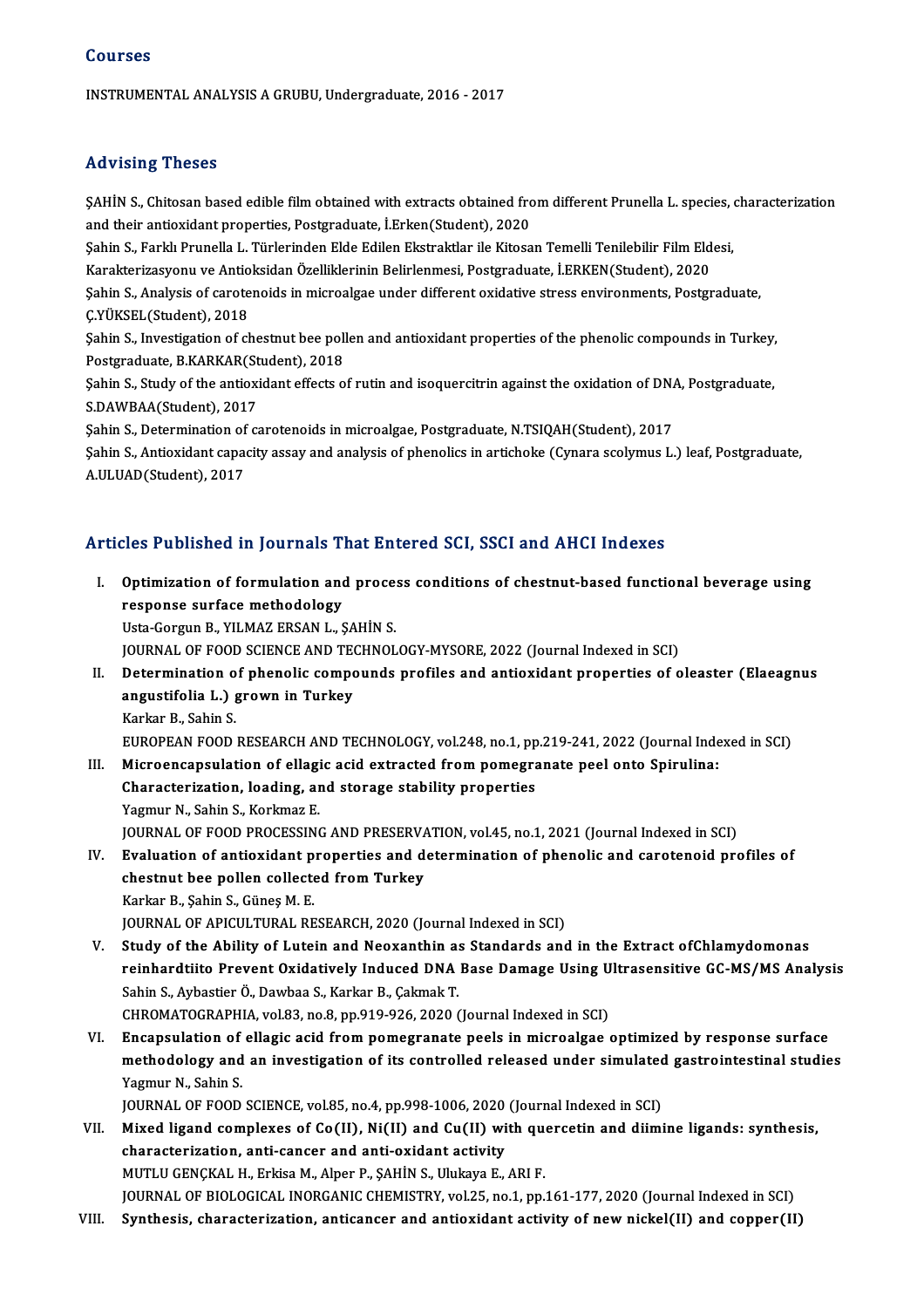|        | flavonoid complexes                                                                                 |
|--------|-----------------------------------------------------------------------------------------------------|
|        | Alper P., Erkisa M., MUTLU GENÇKAL H., ŞAHİN S., Ulukaya E., ARI F.                                 |
|        | JOURNAL OF MOLECULAR STRUCTURE, vol.1196, pp.783-792, 2019 (Journal Indexed in SCI)                 |
| IX.    | Antioxidant composite films with chitosan and carotenoid extract from Chlorella vulgaris:           |
|        | optimization of ultrasonic-assisted extraction of carotenoids and surface characterization of       |
|        | chitosan films                                                                                      |
|        | ŞAHİN S., Nasir N. T. B. M., Erken I., ELİBOL ÇAKMAK Z., ÇAKMAK T.                                  |
|        | MATERIALS RESEARCH EXPRESS, vol.6, no.9, 2019 (Journal Indexed in SCI)                              |
| X.     | The antioxidant properties of the chestnut bee pollen extract and its preventive action against     |
|        | oxidatively induced damage in DNA bases                                                             |
|        | ŞAHİN S., Karkar B.                                                                                 |
|        | JOURNAL OF FOOD BIOCHEMISTRY, vol.43, no.7, 2019 (Journal Indexed in SCI)                           |
| XI.    | Assessment of antioxidant capacity by method comparison and amino acid characterisation in          |
|        | buffalo milk kefir                                                                                  |
|        | ÖZCAN T., ŞAHİN S., AKPINAR BAYİZİT A., YILMAZ ERSAN L.                                             |
|        | INTERNATIONAL JOURNAL OF DAIRY TECHNOLOGY, vol.72, no.1, pp.65-73, 2019 (Journal Indexed in SCI)    |
| XII.   | DETERMINATION OF CAROTENOIDS IN CHLAMYDOMONAS REINHARDTH BY MULTIVARIATE                            |
|        | ANALYSIS WITH CHROMATOGRAPHIC DATA                                                                  |
|        | ŞAHİN S., Yuksel C.                                                                                 |
|        | FRESENIUS ENVIRONMENTAL BULLETIN, vol.28, no.6, pp.4909-4915, 2019 (Journal Indexed in SCI)         |
| XIII.  | Comparison of antioxidant capacity of cow and ewe milk kefirs                                       |
|        | YILMAZ ERSAN L., ÖZCAN T., AKPINAR BAYİZİT A., ŞAHİN S.                                             |
|        | JOURNAL OF DAIRY SCIENCE, vol.101, no.5, pp.3788-3798, 2018 (Journal Indexed in SCI)                |
| XIV.   | Rubus sanctus Schreb. Root Extract Alters the MicroRNA Expression and Inhibits Tumor Activities of  |
|        | <b>Colorectal Cancer Cell Lines</b>                                                                 |
|        | ALEMDAR A., TUNCA B., MALYER H., SAHIN S.                                                           |
|        | PHARMACOGNOSY MAGAZINE, vol.14, no.55, 2018 (Journal Indexed in SCI)                                |
| XV.    | Chemical profiling of floral and chestnut honey using high-performance liquid chromatography-       |
|        | ultraviolet detection                                                                               |
|        | Aloglu A. K., Harrington P. d. B., ŞAHİN S., Demir C., GÜNEŞ M. E.                                  |
|        | JOURNAL OF FOOD COMPOSITION AND ANALYSIS, vol.62, pp.205-210, 2017 (Journal Indexed in SCI)         |
| XVI.   | Determination of phenolic compounds profile in chestnut and floral honeys and their antioxidant     |
|        | and antimicrobial activities                                                                        |
|        | GÜNEŞ M. E., ŞAHİN S., Demir C., Borum E., TOSUNOĞLU A.                                             |
|        | JOURNAL OF FOOD BIOCHEMISTRY, vol.41, no.3, 2017 (Journal Indexed in SCI)                           |
| XVII.  | Optimization of ultrasonic-assisted extraction via multiresponse surface for high antioxidant       |
|        | recovery from Chlorella vulgaris (Chlorophyta)                                                      |
|        | Nasir N. T. B. M., ŞAHİN S., ELİBOL ÇAKMAK Z., ÇAKMAK T.                                            |
|        | PHYCOLOGIA, vol.56, no.5, pp.561-569, 2017 (Journal Indexed in SCI)                                 |
| XVIII. | Prediction of total antioxidant activity of Prunella L. species by automatic partial least square   |
|        | regression applied to 2-way liquid chromatographic UV spectral images                               |
|        | Aloglu A.K., Harrington P.d.B., SAHIN S., Demir C.                                                  |
|        | TALANTA, vol.161, pp.503-510, 2016 (Journal Indexed in SCI)                                         |
| XIX.   | Optimization of Ultrasonic-Assisted Extraction of Quercetin and Cyanidin from Pyracantha Coccinea   |
|        | and Their Scavenging Effect on Free Radicals                                                        |
|        | Şahin S., Aybastıer Ö., Demir C.                                                                    |
|        | JOURNAL OF FOOD BIOCHEMISTRY, vol.40, no.4, pp.472-479, 2016 (Journal Indexed in SCI)               |
| XX.    | Determination of Antioxidant Properties of Fruit Juice by Partial Least Squares and Principal       |
|        | <b>Component Regression</b><br>ŞAHİN S., Demir C.                                                   |
|        |                                                                                                     |
|        | INTERNATIONAL JOURNAL OF FOOD PROPERTIES, vol.19, no.7, pp.1455-1464, 2016 (Journal Indexed in SCI) |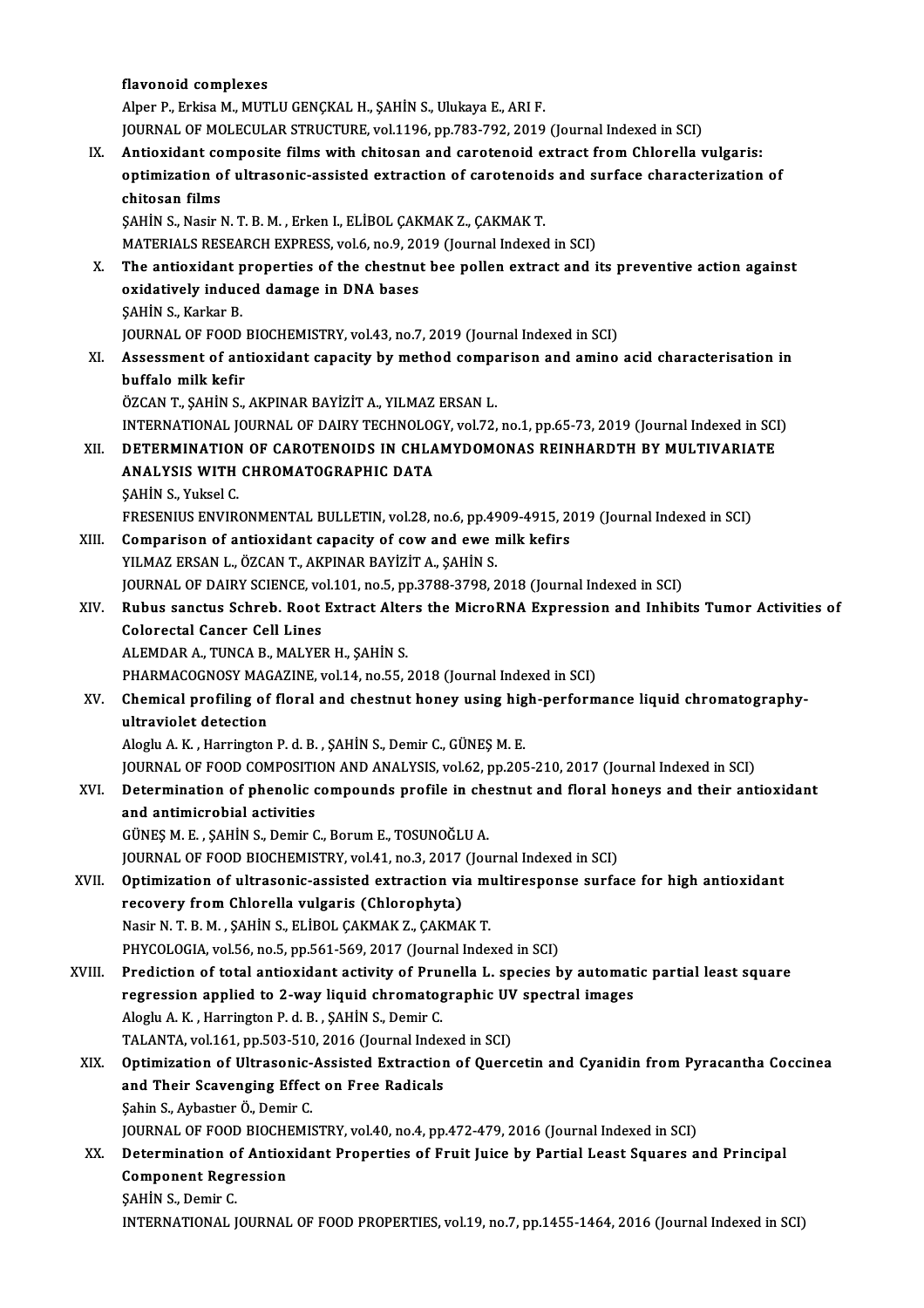| XXI.         | Antioxidant and Antimicrobial Potential, and HPLC Analysis of Stictic and Usnic Acids of Three Usnea<br>Species from Uludag Mountain (Bursa, Turkey)                                                                                                                                                            |
|--------------|-----------------------------------------------------------------------------------------------------------------------------------------------------------------------------------------------------------------------------------------------------------------------------------------------------------------|
|              | Oran S., Şahin S., Sahinturk P., Öztürk Ş., Demir C.<br>IRANIAN JOURNAL OF PHARMACEUTICAL RESEARCH, vol.15, no.2, pp.527-535, 2016 (Journal Indexed in SCI)                                                                                                                                                     |
| XXII.        | Ramalina Lichens and Their Major Metabolites as Possible Natural Antioxidant and Antimicrobial                                                                                                                                                                                                                  |
|              | Agents<br>Şahin S., Oran S., Sahinturk P., Demir C., Öztürk Ş.                                                                                                                                                                                                                                                  |
|              | JOURNAL OF FOOD BIOCHEMISTRY, vol.39, no.4, pp.471-477, 2015 (Journal Indexed in SCI)                                                                                                                                                                                                                           |
| XXIII.       | Ficus carica Latex Prevents Invasion Through Induction of Let-7d Expression in GBM Cell Lines<br>Tezcan G., TUNCA B., BEKAR A., YALÇIN M., ŞAHİN S., BUDAK F., ÇEÇENER G., EGELİ Ü., Demir C., Guvenc G., et al<br>CELLULAR AND MOLECULAR NEUROBIOLOGY, vol.35, no.2, pp.175-187, 2015 (Journal Indexed in SCI) |
| XXIV.        | ISOLATION OF MAJOR PHENOLIC COMPOUNDS FROM THE EXTRACTS OF PRUNELLA L. SPECIES<br><b>GROWN IN TURKEY AND THEIR ANTIOXIDANT AND CYTOTOXIC ACTIVITIES</b><br>SAHIN S., ARI F., Demir C., Ulukaya E.                                                                                                               |
|              | JOURNAL OF FOOD BIOCHEMISTRY, vol.38, no.2, pp.248-257, 2014 (Journal Indexed in SCI)                                                                                                                                                                                                                           |
| XXV.         | Olea europaea leaf extract improves the treatment response of GBM stem cells by modulating miRNA                                                                                                                                                                                                                |
|              | expression                                                                                                                                                                                                                                                                                                      |
|              | Tezcan G., TUNCA B., BEKAR A., BUDAK F., ŞAHİN S., ÇEÇENER G., EGELİ Ü., TAŞKAPILIOĞLU M. Ö., KOCAELİ H.,<br>TOLUNAY <i>Ş</i> , et al.                                                                                                                                                                          |
|              | AMERICAN JOURNAL OF CANCER RESEARCH, vol.4, no.5, pp.572-590, 2014 (Journal Indexed in SCI)                                                                                                                                                                                                                     |
| XXVI.        | Optimisation of ultrasonic-assisted extraction of antioxidant compounds from Artemisia absinthium                                                                                                                                                                                                               |
|              | using response surface methodology                                                                                                                                                                                                                                                                              |
|              | ŞAHİN S., AYBASTIER Ö., Isik E.                                                                                                                                                                                                                                                                                 |
| XXVII.       | FOOD CHEMISTRY, vol.141, no.2, pp.1361-1368, 2013 (Journal Indexed in SCI)<br>COLOR REMOVAL OF DISPERSE BLUE DYES BY OZONATION                                                                                                                                                                                  |
|              | EREN H. A., Yildiz D., Demir C., SAHİN S.                                                                                                                                                                                                                                                                       |
|              | TEKSTIL VE KONFEKSIYON, vol.23, no.3, pp.267-272, 2013 (Journal Indexed in SCI)                                                                                                                                                                                                                                 |
| XXVIII.      | Development of a new chromium reducing antioxidant capacity (CHROMAC) assay for plants and                                                                                                                                                                                                                      |
|              | fruits                                                                                                                                                                                                                                                                                                          |
|              | Isik E., ŞAHİN S., Demir C.                                                                                                                                                                                                                                                                                     |
|              | TALANTA, vol.111, pp.119-124, 2013 (Journal Indexed in SCI)                                                                                                                                                                                                                                                     |
| XXIX.        | Response Surface Optimized Ultrasonic-Assisted Extraction of Quercetin and Isolation of Phenolic                                                                                                                                                                                                                |
|              | Compounds From Hypericum perforatum L. by Column Chromatography<br>AYBASTIER Ö., ŞAHİN S., Demir C.                                                                                                                                                                                                             |
|              | SEPARATION SCIENCE AND TECHNOLOGY, vol.48, no.11, pp.1665-1674, 2013 (Journal Indexed in SCI)                                                                                                                                                                                                                   |
| XXX.         | Optimization of ultrasonic-assisted extraction of antioxidant compounds from blackberry leaves                                                                                                                                                                                                                  |
|              | using response surface methodology                                                                                                                                                                                                                                                                              |
|              | AYBASTIER Ö., Isik E., ŞAHİN S., Demir C.                                                                                                                                                                                                                                                                       |
|              | INDUSTRIAL CROPS AND PRODUCTS, vol.44, pp.558-565, 2013 (Journal Indexed in SCI)                                                                                                                                                                                                                                |
| XXXI.        | Orthogonal signal correction-based prediction of total antioxidant activity using partial least                                                                                                                                                                                                                 |
|              | squares regression from chromatograms                                                                                                                                                                                                                                                                           |
|              | ŞAHİN S., Isik E., AYBASTIER Ö., Demir C.<br>JOURNAL OF CHEMOMETRICS, vol.26, no.7, pp.390-399, 2012 (Journal Indexed in SCI)                                                                                                                                                                                   |
| <b>XXXII</b> | Determination of total phenolic content of raspberry and blackberry cultivars by immobilized                                                                                                                                                                                                                    |
|              | horseradish peroxidase bioreactor                                                                                                                                                                                                                                                                               |
|              | Isik E., ŞAHİN S., Demir C., TÜRKBEN C.                                                                                                                                                                                                                                                                         |
|              | JOURNAL OF FOOD COMPOSITION AND ANALYSIS, vol.24, no.7, pp.944-949, 2011 (Journal Indexed in SCI)                                                                                                                                                                                                               |
| XXXIII.      | Determination of total phenolic content in Prunella L. by horseradish peroxidase immobilized onto                                                                                                                                                                                                               |
|              | chitosan beads                                                                                                                                                                                                                                                                                                  |
|              | AYBASTIER Ö., ŞAHİN S., Isik E., Demir C.                                                                                                                                                                                                                                                                       |
|              | ANALYTICAL METHODS, vol.3, no.10, pp.2289-2297, 2011 (Journal Indexed in SCI)                                                                                                                                                                                                                                   |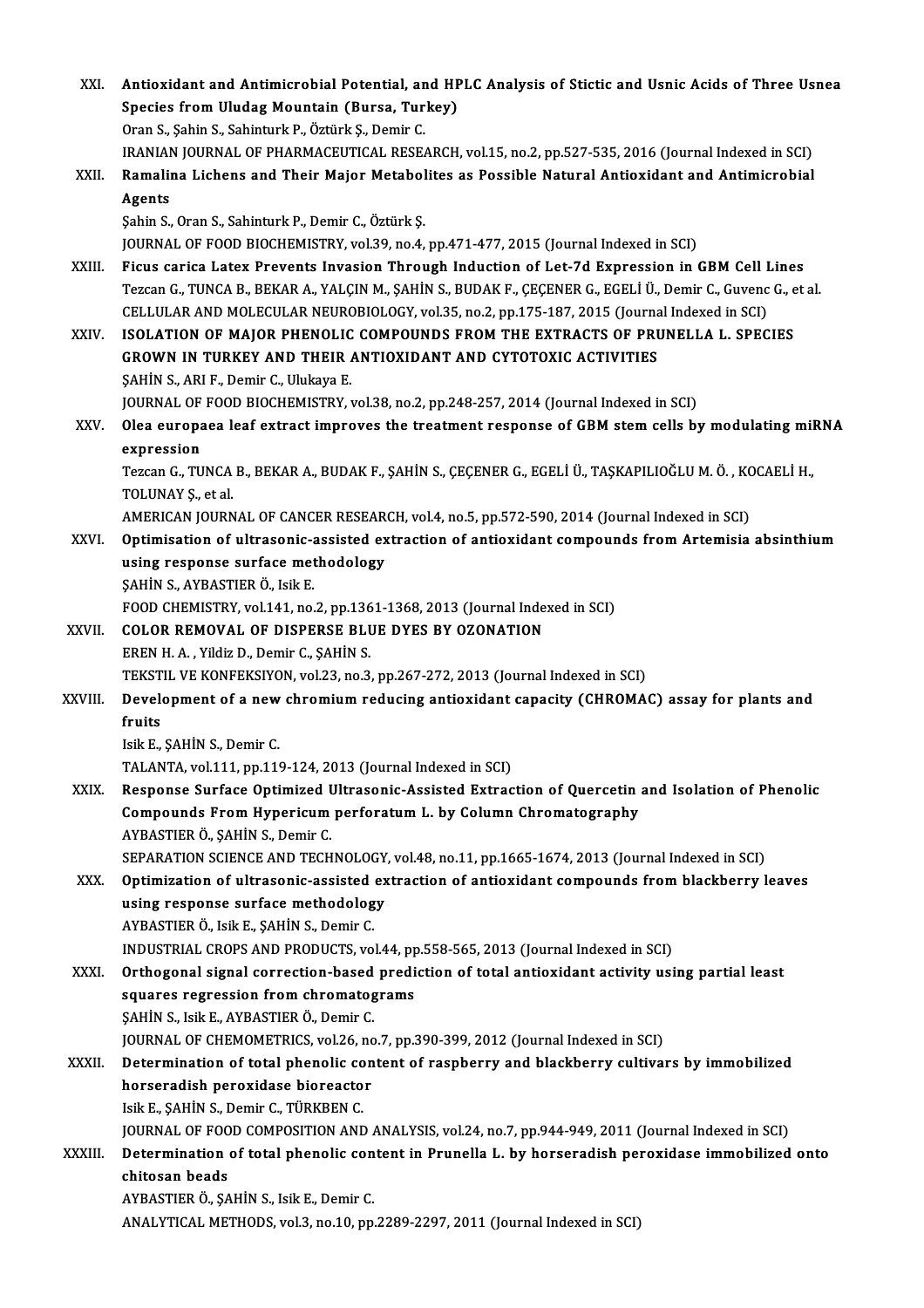XXXIV. Determination of phenolic compounds in Prunella L. by liquid chromatography-diode array<br>detection Determina<br>detection<br>sauins D **Determination of phenolic<br>detection<br>SAHİN S., Demir C., MALYER H.<br>JOUPMAL OF PHAPMACEUTICA** detection<br>ŞAHİN S., Demir C., MALYER H.<br>JOURNAL OF PHARMACEUTICAL AND BIOMEDICAL ANALYSIS, vol.55, no.5, pp.1227-1230, 2011 (Journal Indexed<br>in SCI) **SAHIN<br>JOURNA**<br>in SCI)<br>Detern JOURNAL OF PHARMACEUTICAL AND BIOMEDICAL ANALYSIS, vol.55, no.5, pp.1227-1230, 2011 (Journal in SCI)<br>in SCI)<br>XXXV. Determination of total phenolic content of Prunella L. by immobilized enzyme bioreactor<br>SAHIN S. Domin G. M in SCI)<br>Determination of total pher<br>ŞAHİN S., Demir C., MALYER H.<br>ANALYTICAL METHODS vol 3 Determination of total phenolic content of Prunella L. by immobilized<br>SAHİN S., Demir C., MALYER H.<br>ANALYTICAL METHODS, vol.3, no.4, pp.944-950, 2011 (Journal Indexed in SCI)<br>Phenolis Content and Antioxidant Activity of Pe SAHIN S., Demir C., MALYER H.<br>ANALYTICAL METHODS, vol.3, no.4, pp.944-950, 2011 (Journal Indexed in SCI)<br>XXXVI. Phenolic Content and Antioxidant Activity of Raspberry and Blackberry Cultivars<br>Sariburup E. SAHIN S. Damir C. ANALYTICAL METHODS, vol.3, no.4, pp.944-950, 2011 (Journal Indexed in SCI)<br>Phenolic Content and Antioxidant Activity of Raspberry and Blackberr<br>Sariburun E., ŞAHİN S., Demir C., TÜRKBEN C., UYLAŞER V.<br>JOURNAL OF FOOD SCIEN Phenolic Content and Antioxidant Activity of Raspberry and Black<br>Sariburun E., ŞAHİN S., Demir C., TÜRKBEN C., UYLAŞER V.<br>JOURNAL OF FOOD SCIENCE, vol.75, no.4, 2010 (Journal Indexed in SCI)<br>Net analyte signal based simult XXXVII. Net analyte signal-based simultaneous determination of dyes in environmental samples using JOURNAL OF FOOD SCIENCE, vol.75, no.4, 2010 (Journal Indexed in SCI)<br>Net analyte signal-based simultaneous determination of dyes in environme<br>moving window partial least squares regression with UV-vis spectroscopy<br>SAHIN S. Net analyte signal-based sim<br>moving window partial least<br>ŞAHİN S., Sariburun E., Demir C.<br>ANALYTICAL METHODS vol 1 n moving window partial least squares regression with UV-vis spectroso<br>SAHİN S., Sariburun E., Demir C.<br>ANALYTICAL METHODS, vol.1, no.3, pp.208-214, 2009 (Journal Indexed in SCI)<br>Identification of photogridation degradation \$AHIN S., Sariburun E., Demir C.<br>ANALYTICAL METHODS, vol.1, no.3, pp.208-214, 2009 (Journal Indexed in SCI)<br>XXXVIII. Identification of photooxidation degradation products of CI Reactive Orange 16 dye by gas ANALYTICAL METHODS, vol.1, no.3, pp.20<br>Identification of photooxidation degr<br>chromatography-mass spectrometry<br><sup>Pilgi S</sup>. Damir C chromatography-mass spectrometry<br>Bilgi S., Demir C. DYES AND PIGMENTS, vol.66, no.1, pp.69-76, 2005 (Journal Indexed in SCI)

#### Articles Published in Other Journals

- rticles Published in Other Journals<br>I. The In-Vitro Impact of Punica Granutum L. (Pomegranate) Juice onColorectal Cancer Tumors with<br>TRE2 and KRAS Mutation The In-Vitro Impact of Pu<br>TP53 and KRAS Mutation<br>TEZCAN C AVSOV S SAHIN TP53 and KRAS Mutation<br>TEZCAN G., AKSOY S., ŞAHİN S., TUNCA B., ÇEÇENER G. TP53 and KRAS Mutation<br>TEZCAN G., AKSOY S., ŞAHİN S., TUNCA B., ÇEÇENER G.<br>Firat Med J, vol.24, no.2, 2019 (Other Refereed National Journals)<br>ANTIOXID ATIVE EEEECT OF TURKISH CHETSNUT REF ROLI
- II. ANTIOXIDATIVE EFFECT OF TURKISH CHETSNUT BEE POLLEN ON DNA OXIDATION SYSTEM AND ITS<br>PHENOLIC COMPOUNDS Firat Med J, vol.24, no.2, 20<br>ANTIOXIDATIVE EFFECT<br>PHENOLIC COMPOUNDS<br>KARKAR R, SAHIN S, CÜNE

KARKARB.,ŞAHİNS.,GÜNEŞM.E.

GIDA-THE JOURNAL OF FOOD, vol.43, no.1, pp.34-42, 2018 (Other Refereed National Journals)

- III. OPTIMIZATION OF ULTRASONIC-ASSISTED EXTRACTION PARAMETERS FOR ANTIOXIDANTS FROM GIDA-THE JOURNAL OF<br>OPTIMIZATION OF U<br>CURCUMA LONGA L.<br>SAHIN S OPTIMIZ<br>CURCUM<br>ŞAHİN S.<br>Trakve H CURCUMA LONGA L.<br>ŞAHİN S.<br>Trakya University Journal of Natural Sciences, vol.19, no.2, pp.121-128, 2018 (Other Refereed National Journals)<br>Cutatovicity of Juniperus excelse Asuseus BernyEutrest en Cestration Besistent Pres
	-

- SAHIN S.<br>Trakya University Journal of Natural Sciences, vol.19, no.2, pp.121-128, 2018 (Other Refereed National Journals)<br>IV. Cytotoxicity of Juniperus excelsa Aqueous BerryExtract on Castration-Resistant Prostate Canc Trakya University Journal of Natural Sciences, vol.19, no.2, pp.121-128,<br>Cytotoxicity of Juniperus excelsa Aqueous BerryExtract on Cas<br>ERYILMAZ I. E. , EGELİ Ü., MALYER H., ÇEÇENER G., ŞAHİN S., TUNCA B.<br>Turkish Journal of IV. Cytotoxicity of Juniperus excelsa Aqueous BerryExtract on Castration-Resistant Prostate CancerCells<br>ERYILMAZ I. E. , EGELI Ü., MALYER H., ÇEÇENER G., ŞAHİN S., TUNCA B.<br>Turkish Journal of Molecular Biology Biotechnolog ERYILMAZ I. E., EGELİ Ü., MALYER H., ÇEÇENER G., ŞAHİN S., TUNCA B. Turkish Journal of Molecular Biology Biotechnology, vol.2, no.01, pp.98, 2017 (Refereed Journals of Other<br>Institutions)<br>V. CYTOTOXIC ACTIVITY OF ROSMARINIC ACID ISOLATED FROMPrunella vulgaris L. AND Prunella<br>Trandiflora L.
- Institutions)<br>CYTOTOXIC ACTIVITY OF ROSMARINIC ACID<br>grandiflora L.IN DIFFERENT TUMOR CELLS<br>SAHIN S. teggen G. DEMIR G. TUNCA B. CECENER CYTOTOXIC ACTIVITY OF ROSMARINIC ACID ISOLATED<br>grandiflora L.IN DIFFERENT TUMOR CELLS<br>ŞAHİN S., tezcan G., DEMİR C., TUNCA B., ÇEÇENER G., EGELİ Ü.<br>trakya university journal of natural sciences, vol 19, no 1, nn 9. grandiflora L.IN DIFFERENT TUMOR CELLS<br>\$AHİN S., tezcan G., DEMİR C., TUNCA B., ÇEÇENER G., EGELİ Ü.<br>trakya university journal of natural sciences, vol.18, no.1, pp.9-13, 2017 (Other Refereed National Journals)

- VI. Nonapoptotic cell death induced by Hypericum species oncancer cells trakya university journal of natural sciences, vol.18, no.1, pp.9-13, 2017 (Other Refe<br>Nonapoptotic cell death induced by Hypericum species oncancer cells<br>ARI F., AZTOPAL N., erkısa m., ÇELİKLER KASIMOĞULLARI S., ŞAHİN S., The European Research Journal, vol.3, no.1, pp.1-10, 2017 (Refereed Journals of Other Institutions) ARI F., AZTOPAL N., erkısa m., ÇELİKLER KASIMOĞULLARI S., ŞAHİN S<br>The European Research Journal, vol.3, no.1, pp.1-10, 2017 (Refereed<br>VII. The Antioxidative Capacity of Kefir Produced from Goat Milk<br>VII. WI MAZ EDSAN L. ÖZ
- The Antioxidative Capacity of Kefir Produced from Goat Milk<br>YILMAZ ERSAN L., ÖZCAN T., AKPINAR BAYİZİT A., ŞAHİN S. The Antioxidative Capacity of Kefir Produced from Goat Milk<br>YILMAZ ERSAN L., ÖZCAN T., AKPINAR BAYİZİT A., ŞAHİN S.<br>International Journal of Chemical Engineering and Applications, vol.7, no.1, pp.22-26, 2016 (Refereed Jour **YILMAZ ERSAN L.,**<br>International Journ<br>Other Institutions)<br>Evaluation of Art International Journal of Chemical Engineering and Applications, vol.7, no.1, pp.22-26, 2016 (Refe<br>Other Institutions)<br>VIII. Evaluation of Antioxidant Properties and Phenolic Compositionof Fruit Tea Infusions
-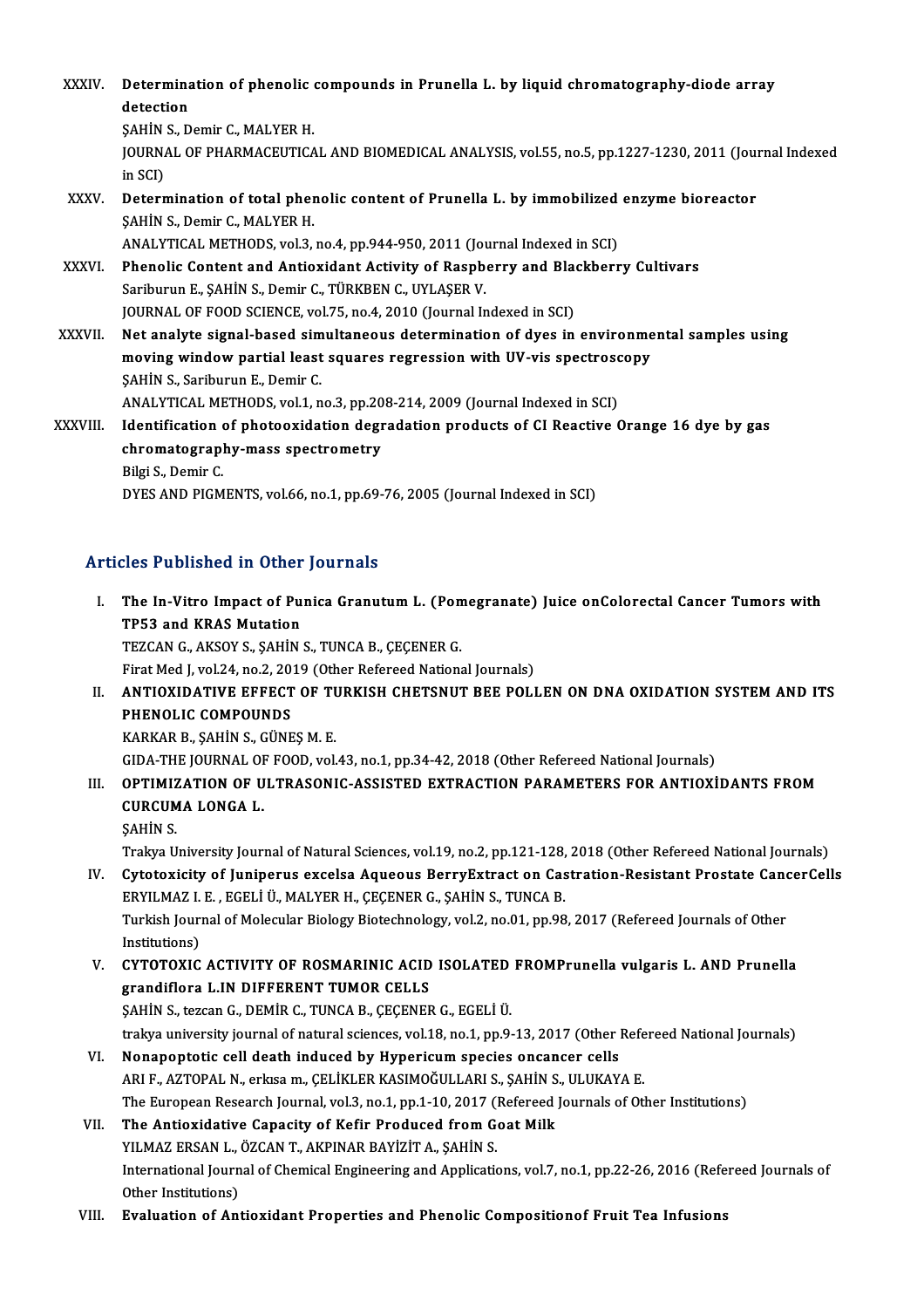ŞAHİNS.

Antioxidants, vol.2, pp.206-215, 2013 (Refereed Journals of Other Institutions)

SAHIN S.<br>Antioxidants, vol.2, pp.206-215, 2013 (Refereed Journals of Other Institutions)<br>IX. Prediction of Total Phenolic Content in Extracts of Prunella Species from HPLC Profiles by<br>Multivariate Colibration Antioxidants, vol.2, pp.206-2<br>Prediction of Total Phen<br>Multivariate Calibration<br>SAHIN S. JSIV E. DEMIR C Prediction of Total Pher<br>Multivariate Calibration<br>ŞAHİN S., IŞIK E., DEMİR C.<br>ISPN Chromatography, pp

Multivariate Calibration<br>SAHİN S., IŞIK E., DEMİR C.<br>ISRN Chromatography, pp.1-7, 2012 (Refereed Journals of Other Institutions)

### Books&Book Chapters

ooks & Book Chapters<br>I. Polen Bileşimi ve Antioksidan Kapasitesi<br>CÜNES M.E. SAHİN S EU EU EU EU EU EU EU<br>Polen Bileşimi ve An<br>GÜNEŞ M. E. , ŞAHİN S. GÜNEŞ M. E. , ŞAHİN S.<br>in: Arı Ürünleri ve Gıda Güvenliği-, Özlem Küplülü, Editor, Türkiye Klinikleri, Ankara, pp.30-35, 2020

### Refereed Congress / Symposium Publications in Proceedings

efereed Congress / Symposium Publications in Proceedings<br>I. Antioxidant capacity, phenolic and vitamin E contents of goat milk kefir produced with commercial<br>starter sulture reed congres<br>Antioxidant cap<br>starter culture<br>YU M47 ERSAN L Antioxidant capacity, phenolic and vitamin E contents<br>starter culture<br>YILMAZ ERSAN L., ÖZCAN T., AKPINAR BAYİZİT A., ŞAHİN S.<br>42rd Creatian Dairy Experts Sympesium vitb International

YILMAZ ERSAN L., ÖZCAN T., AKPINAR BAYİZİT A., ŞAHİN S.

starter culture<br>YILMAZ ERSAN L., ÖZCAN T., AKPINAR BAYİZİT A., ŞAHİN S.<br>43rd Croatian Dairy Experts Symposium with International Participation, LOVRAN, Croatia, 7 - 10 November 2018,<br>pp.56-57 43rd Croatian Dairy Experts Symposium with International Participation, LOVRAN, Croatia, 7 - 10 Nov<br>pp.56-57<br>II. Cytotoxicity of Juniperus excelsa Aqueous Berry Extract on Castration-Resistant Prostate<br>CancerCalls

pp.56-57<br>Cytotoxicity<br>CancerCells<br>EPVU MAZ LI Cytotoxicity of Juniperus excelsa Aqueous Berry Extract on Ca<br>CancerCells<br>ERYILMAZ I. E. , EGELİ Ü., MALYER H., ÇEÇENER G., ŞAHİN S., TUNCA B.<br>VI. International Congress of Molecular Medicine. 22 . 25 Mev 2017

CancerCells<br>ERYILMAZ I. E. , EGELİ Ü., MALYER H., ÇEÇENER G., ŞAHİN S., TUNCA B.<br>VI. International Congress of Molecular Medicine, 22 - 25 May 2017

- ERYILMAZ I. E. , EGELİ Ü., MALYER H., ÇEÇENER G., ŞAHİN S., TUNCA B.<br>VI. International Congress of Molecular Medicine, 22 25 May 2017<br>III. In Vitro Cytotoxic and Antitumoral Effects of Juniperus communis Leaf and Berry E VI. International Congress of Molecular Medicine<br>In Vitro Cytotoxic and Antitumoral Effects<br>Castration-Resistant Prostate Cancer Cells<br>FRVII MAZ LE FCELLÜ CECENER C. TUNCA B In Vitro Cytotoxic and Antitumoral Effects of Juniperus commu<br>Castration-Resistant Prostate Cancer Cells<br>ERYILMAZ I. E. , EGELİ Ü., ÇEÇENER G., TUNCA B., ŞAHİN S., MALYER H.<br>15th International Congress of Histoshemistry an 15th Internation-Resistant Prostate Cancer Cells<br>15th International Congress of Histochemistry and Cytochemistry "From Molecules to Diseases", 18 - 21 May 2017<br>15th International Congress of Histochemistry and Cytochemistr
- ERYILMAZ I. E. , EGELİ Ü., ÇEÇENER G., TUNCA B., ŞAHİN S., MALYER H.<br>15th International Congress of Histochemistry and Cytochemistry "From Molecules to Diseases", 18 21 Ma<br>IV. Mikroalglerde Bulunan Karotenoidlerin Ço 15th Inte<br>Mikroal<br>ŞAHİN S. Mikroalglerde Bulunan Karotenoidlerin Çok Değişken<br>ŞAHİN S.<br>15. Ulusal Spektroskopi Kongresi, Turkey, 17 - 19 May 2017<br>Determination of nhanolis semneyude in shestnut ne

SAHIN S.<br>15. Ulusal Spektroskopi Kongresi, Turkey, 17 - 19 May 2017<br>V. Determination of phenolic compounds in chestnut pollen and ıts antioxidant effect on DNA oxidation<br>system 15. Ulusa<br>Determi<br>system<br><sup>Karkar</sub> p</sup> Determination of phenolic compounds in<br>system<br>Karkar B., Dorken E. A. , ŞAHİN S., GÜNEŞ M. E.<br>Unternational congress en medical and arema system<br>Karkar B., Dorken E. A. , ŞAHİN S., GÜNEŞ M. E.<br>LInternational congress on medical and aromatic plants, 9 - 12 May 2017<br>Bespense Surface Methodology towards Ontimization of Ultrasev

# Karkar B., Dorken E. A. , ŞAHİN S., GÜNEŞ M. E.<br>I.International congress on medical and aromatic plants, 9 - 12 May 2017<br>VI. Response Surface Methodology towards Optimization of Ultrasound AssistedExtraction of Lutein<br>from **I.International congress on<br>Response Surface Methor<br>from Chlorella Vulgaris<br>Mobd Nasir N.T. B., SAHİN**

Mohd Nasir N.T.B., ŞAHİN S.

4th International Conference on Researches in Science and Technology, 21 - 22 July 2016

Mohd Nasir N. T. B., ŞAHİN S.<br>4th International Conference on Researches in Science and Technolog<br>VII. The Antioxidative Capacity of Kefir Produced from Goat Milk<br>VII. MAZERSAN L. ÖZCAN T. AKPINAR RAVIZIT A. SAHİN S. 4th International Conference on Researches in Science and T<br>The Antioxidative Capacity of Kefir Produced from G<br>YILMAZ ERSAN L., ÖZCAN T., AKPINAR BAYİZİT A., ŞAHİN S.<br>4th International Conference on Chemisal and Progess E YILMAZ ERSAN L., ÖZCAN T., AKPINAR BAYİZİT A., ŞAHİN S.<br>4th International Conference on Chemical and Process Engineering (ICCPE 2015, Madrid, Spain, 15 - 16 June 2015

VIII. Determination of Antimicrobial Antioxidant Capacity and Total Phenolic of Castanea Honey Collected from Different Regions of Turkey Determination of Antimicrobial Antioxidant Capacity<br>from Different Regions of Turkey<br>GÜNEŞ M. E. , ŞAHİN S., DEMİR C., TOSUNOĞLU A., ORMAN A.<br>EHTT 2015 Erem Hive Te Teble "International Congress on S

FHTT 2015 From Hive To Table "International Congress on Safety and Authenticity of Bee Products, Turkey, 21 -<br>22 May 2015 GÜNEŞ M. E. , :<br>FHTT 2015 Fr<br>22 May 2015<br>Determinatie FHTT 2015 From Hive To Table "International Congress on Safety and Authenticity of Bee Products, Turk<br>22 May 2015<br>IX. Determination of antioxidant capacities of individual and combined phenolic compounds by<br>CHROMAC and chr

22 May 2015<br>Determination of antioxidant capacities o<br>CHROMAC and chromatographic methods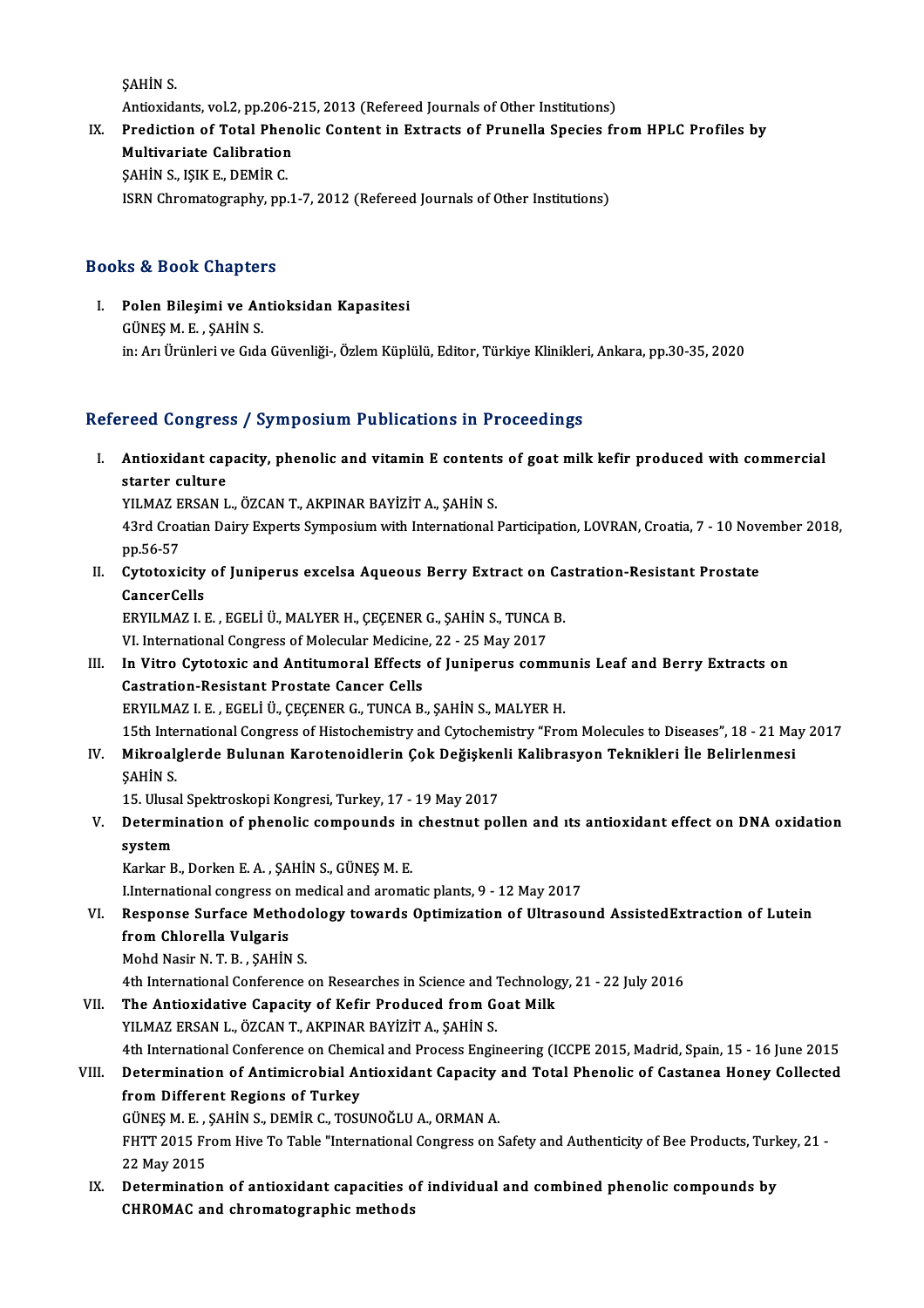ŞAHİNS.,DEMİRC.

SAHİN S., DEMİR C.<br>Pittcon 2015, United States Of America, 8 - 12 March 2015<br>Petermination of phenolis semneunde in benevs en

- SAHIN S., DEMIR C.<br>Pittcon 2015, United States Of America, 8 12 March 2015<br>X. Determination of phenolic compounds in honeys and their antioxidant capacities<br>SAHIN S. DEMIR C. CÜNES M. E. TOSUNOČLU A Pittcon 2015, United States Of America, 8 - 12 Main<br>Determination of phenolic compounds in ho<br>SAHİN S., DEMİR C., GÜNEŞ M. E. , TOSUNOĞLU A. Determination of phenolic compounds in honeys an<br>SAHİN S., DEMİR C., GÜNEŞ M. E. , TOSUNOĞLU A.<br>Pittcon 2015, United States Of America, 8 - 12 March 2015<br>Kanser Tedavisinde Kullanılabilesek Bitkisel Teranê SAHİN S., DEMİR C., GÜNEŞ M. E. , TOSUNOĞLU A.<br>Pittcon 2015, United States Of America, 8 - 12 March 2015<br>XI. Kanser Tedavisinde Kullanılabilecek Bitkisel Terapötik Adaylara Moleküler Yaklaşım
- Pittcon 2015, United States Of America, 8 12 March 2015<br>Kanser Tedavisinde Kullanılabilecek Bitkisel Terapötik Adaylara Moleküler Yaklaşım<br>TEZCAN G., ALEMDAR A., ERYILMAZ I. E. , TUNCA B., EGELİ Ü., ÇEÇENER G., ŞAHİN S., Kanser Tedavisinde Kullanılabilecek Bitkisel Terapötik Adaylara Moleküler Y.<br>TEZCAN G., ALEMDAR A., ERYILMAZ I. E. , TUNCA B., EGELİ Ü., ÇEÇENER G., ŞAHİN S., DI<br>Uludağ Üniversitesi IV. Bilgilendirme ve ARGE günleri, Turke TEZCAN G., ALEMDAR A., ERYILMAZ I. E. , TUNCA B., EGELİ Ü., ÇEÇENER G., ŞAHİN S., DEMİR C., MALYER H.<br>Uludağ Üniversitesi IV. Bilgilendirme ve ARGE günleri, Turkey, 11 - 13 November 2014<br>XII. Ateş Dikeni Meyvesi İle Ya

## Uludağ<br><mark>Ateş D</mark><br>Eldesi<br>sayin Ateş Dikeni Meyvesi İle Yapılaı<br>Eldesi<br>ŞAHİN S., AYBASTIER Ö., DEMİR C.<br>III Bilgilandirma va Ar ge Günleri Eldesi<br>ŞAHİN S., AYBASTIER Ö., DEMİR C.<br>UÜ Bilgilendirme ve Ar-ge Günleri, Turkey, 12 - 14 November 2014

XIII. The presence of cancer stem cells modulates the anti angiogenic effect of Ficus carica latex UÜ Bilgilendirme ve Ar-ge Günleri, Turkey, 12 - 14 November 2014<br>The presence of cancer stem cells modulates the anti angiogenic effect of Ficus carica latex<br>TEZCAN G., TUNCA B., BEKAR A., TAŞKAPILIOĞLU M. Ö. , ÇEÇENER G., The presence<br>TEZCAN G., TUN<br>BUDAK F., et al.<br>ASNO 2014, Tur TEZCAN G., TUNCA B., BEKAR A., TAŞKAPILIO)<br>BUDAK F., et al.<br>ASNO 2014, Turkey, 11 - 14 September 2014<br>Fenelik Madde İseriklerine Göre Belleru

# BUDAK F., et al.<br>ASNO 2014, Turkey, 11 - 14 September 2014<br>XIV. Fenolik Madde İçeriklerine Göre Balların Kemometrik Sınıflandırılması<br>DEMİR C. SAHİN S ASNO 2014, Turkey, 11 - 14 September 2014<br>Fenolik Madde İçeriklerine Göre Balların Kemometrik Sın<br>DEMİR C., ŞAHİN S.<br>7.Ulusal Analitik Kimya Kongresi, Turkey, 1 - 05 September 2014 Fenolik Madde İçeriklerine Göre Balların Kemometrik Sın<br>DEMİR C., ŞAHİN S.<br>7.Ulusal Analitik Kimya Kongresi, Turkey, 1 - 05 September 2014<br>Kostana Ballarının Fanalik Madda İsariği ve Antioksidan G

- DEMİR C., ŞAHİN S.<br>7.Ulusal Analitik Kimya Kongresi, Turkey, 1 05 September 2014<br>XV. Kestane Ballarının Fenolik Madde İçeriği ve Antioksidan Özelliklerinin Belirlenmesi<br>SAHİN S. DEMİR G. GÜNES M. E. TOSUNOĞLU A 7.Ulusal Analitik Kimya Kongresi, Turkey, 1 - 05 S.<br>Kestane Ballarının Fenolik Madde İçeriği ve<br>ŞAHİN S., DEMİR C., GÜNEŞ M. E. , TOSUNOĞLU A.<br>7 Husal Analitik Kimya Kongresi Turkey, 1 - 05 S. Kestane Ballarının Fenolik Madde İçeriği ve Antioksidan Ö<br>ŞAHİN S., DEMİR C., GÜNEŞ M. E. , TOSUNOĞLU A.<br>7.Ulusal Analitik Kimya Kongresi, Turkey, 1 - 05 September 2014<br>Lasallia pustulata Umbilisaria srustulasa Umbilisaria ŞAHİN S., DEMİR C., GÜNEŞ M. E. , TOSUNOĞLU A.<br>7.Ulusal Analitik Kimya Kongresi, Turkey, 1 - 05 September 2014<br>XVI. Lasallia pustulata, Umbilicaria crustulosa, Umbilicaria deusta'nın Antioksidan Kapasitesi<br>Oran S. Sabi
- 7.Ulusal Analitik Kimya Kongresi,<br>Lasallia pustulata, Umbilicari<br>Oran S., Şahin S., Bardakçıoğlu Ç.<br>22. Ulusal Biyoloji Kongresi, Feki Lasallia pustulata, Umbilicaria crustulosa, Umbilicaria deusta'nın .<br>Oran S., Şahin S., Bardakçıoğlu Ç.<br>22. Ulusal Biyoloji Kongresi, Eskişehir, Turkey, 23 - 27 June 2014, pp.1462<br>Parmaliassas, Familyasına Ait Barı Liken T
- Oran S., Şahin S., Bardakçıoğlu Ç.<br>22. Ulusal Biyoloji Kongresi, Eskişehir, Turkey, 23 27 June 2014, pp.1462<br>XVII. Parmeliaceae Familyasına Ait Bazı Liken Türlerinin Toplam Fenol ve Antioksidan Aktivite Değerleri<br>Ora 22. Ulusal Biyoloji Kongresi, Eskişehir, Turkey, 23 - 2<br>Parmeliaceae Familyasına Ait Bazı Liken Türle<br>Oran S., Şahin S., Öztürk Ş., Demir C., Bardakçıoğlu Ç.<br>22. Ulusal Biyoloji Kongresi, Eskişehir Turkey, 22. Parmeliaceae Familyasına Ait Bazı Liken Türlerinin Toplam Feno<br>Oran S., Şahin S., Öztürk Ş., Demir C., Bardakçıoğlu Ç.<br>22. Ulusal Biyoloji Kongresi, Eskişehir, Turkey, 23 - 27 June 2014, pp.371<br>Olas auranasa nın miB 153 ve XVI I. Olea europaea nınmiR 153 vemiR 137 yoluyla GBMkök hücreleri üzerindeki terapötik etkisi
- 22. Ulusal Biyoloji Kongresi, Eskişehir, Turkey, 23 27 June 2014, pp.371<br>Olea europaea nın miR 153 ve miR 137 yoluyla GBM kök hücreleri üzerindeki terapötik etkisi<br>TEZCAN G., TUNCA B., BEKAR A., ÇEÇENER G., EGELİ Ü., TAŞ Olea europaea<br>TEZCAN G., TUNC<br>MALYER H., et al.<br>Türk Nörosinuni

Türk Nöroşirurji Derneği 28. Bilimsel Kongresi, Turkey, 4 - 08 April 2014

MALYER H., et al.<br>Türk Nöroşirurji Derneği 28. Bilimsel Kongresi, Turkey, 4 - 08 April 2014<br>XIX. GBM tedavisinde potansiyel terapötik aday Ficus carica L incir sütü<br>TEZCAN C. TUNCA B. BEKAR A. CECENER C. ECELLÜ TASKARU JOČ Türk Nöroşirurji Derneği 28. Bilimsel Kongresi, Turkey, 4 - 08 April 2014<br>GBM tedavisinde potansiyel terapötik aday Ficus carica L incir sütü<br>TEZCAN G., TUNCA B., BEKAR A., ÇEÇENER G., EGELİ Ü., TAŞKAPILIOĞLU M. Ö. , KOCAE **GBM teday<br>TEZCAN G.,<br>MALYER H.<br>Türk Näros** TEZCAN G., TUNCA B., BEKAR A., ÇEÇENER G., EGELİ Ü., TAŞKAPILIOĞLU MALYER H.<br>MALYER H.<br>Türk Nöroşirurji Derneği 28. Bilimsel Kongresi, Turkey, 4 - 08 April 2014<br>Mauye Gavlarının Fenelik Bilesikleri ve Antioksiden Özellikle MALYER H.<br>Türk Nöroşirurji Derneği 28. Bilimsel Kongresi, Turkey, 4 - 08 April 2014<br>XX. Meyve Çaylarının Fenolik Bileşikleri ve Antioksidan Özelliklerinin İncelenmesi<br>SAHİN S. DEMİP C

Türk Nöroşirurji Derneği 28. Bilimsel Kongresi, Turkey, 4 - 08 April 2014<br>Meyve Çaylarının Fenolik Bileşikleri ve Antioksidan Özelliklerinin İncelenme<br>ŞAHİN S., DEMİR C.<br>2.Uludağ Üniversitesi Bilgilendirme ve Ar-Ge Günleri Meyve Çaylarının Fenolik Bileşikleri ve Antioksidan Özelliklerinin İncelenme<br>ŞAHİN S., DEMİR C.<br>2.Uludağ Üniversitesi Bilgilendirme ve Ar-Ge Günleri, Turkey, 13 - 15 November 2012<br>Zeytin Yanrağında Bulunan Antioksidan Hagi

XXI. Zeytin Yaprağında Bulunan Antioksidan Hazine Kaynağı Oleuropein ULUADA.,ŞAHİNS.,DEMİRC. Zeytin Yaprağında Bulunan Antioksidan Hazine Kaynağı Ole<br>ULUAD A., ŞAHİN S., DEMİR C.<br>UÜ Bilgilendirme ve Ar-ge Günleri, Turkey, 12 - 14 November 2013<br>Biyoəktif Özəllildi Hanik Asitin Bamalina və Hanes sinalarınd

# ULUAD A., ŞAHİN S., DEMİR C.<br>UÜ Bilgilendirme ve Ar-ge Günleri, Turkey, 12 - 14 November 2013<br>XXII. Biyoaktif Özellikli Usnik Asitin Ramalina ve Usnea cinslerinde HPLC yöntemi ile belirlenmesi<br>Oran S. Sabin S. Öztürk S UÜ Bilgilendirme ve Ar-ge Günleri, 1<br>Biyoaktif Özellikli Usnik Asitin F<br>Oran S., Şahin S., Öztürk Ş., Demir C.<br>Uludeğ Üniversitesi, Bilgilendirme v Biyoaktif Özellikli Usnik Asitin Ramalina ve Usnea cinslerinde HPLC yöntemi ile belirleni<br>Oran S., Şahin S., Öztürk Ş., Demir C.<br>Uludağ Üniversitesi, Bilgilendirme ve ARGE Günleri, Bursa, Turkey, 12 - 14 November 2013, pp.

### Oran S., Şahin S., Öztürk Ş., Demir C.<br>Uludağ Üniversitesi, Bilgilendirme ve ARGE Günleri, Bursa, Turkey, 12 - 14 November 2013,<br>XXIII. Bursa ve Çevresinden Toplanan Balların Antioksidan Özelliklerinin Araştırılması Uludağ Üniversitesi, Bilgilendirme ve ARGE Günleri, Bursa, Turkey, 12 - 14 November 2013, pp.179<br>Bursa ve Çevresinden Toplanan Balların Antioksidan Özelliklerinin Araştırılması<br>ŞAHİN S., GÜNEŞ M. E., DEMİR C., ÖRNEK B. Bursa ve Çevresinden Toplanan Balların Antioksidan Özellik<br>ŞAHİN S., GÜNEŞ M. E. , DEMİR C., ÖRNEK B.<br>UÜ Bilgilendirme ve Ar-ge Günleri, Turkey, 12 - 14 November 2013<br>Besponse Surfase Ontimired Ultresonis Eutrestian of Ant UÜ Bilgilendirme ve Ar-ge Günleri, Turkey, 12 - 14 November 2013

XXIV. Response Surface Optimized Ultrasonic Extraction of Antioxidant Compounds from Pyracantha<br>coccinea

# ŞAHİNS.,AYBASTIERÖ.,DEMİRC.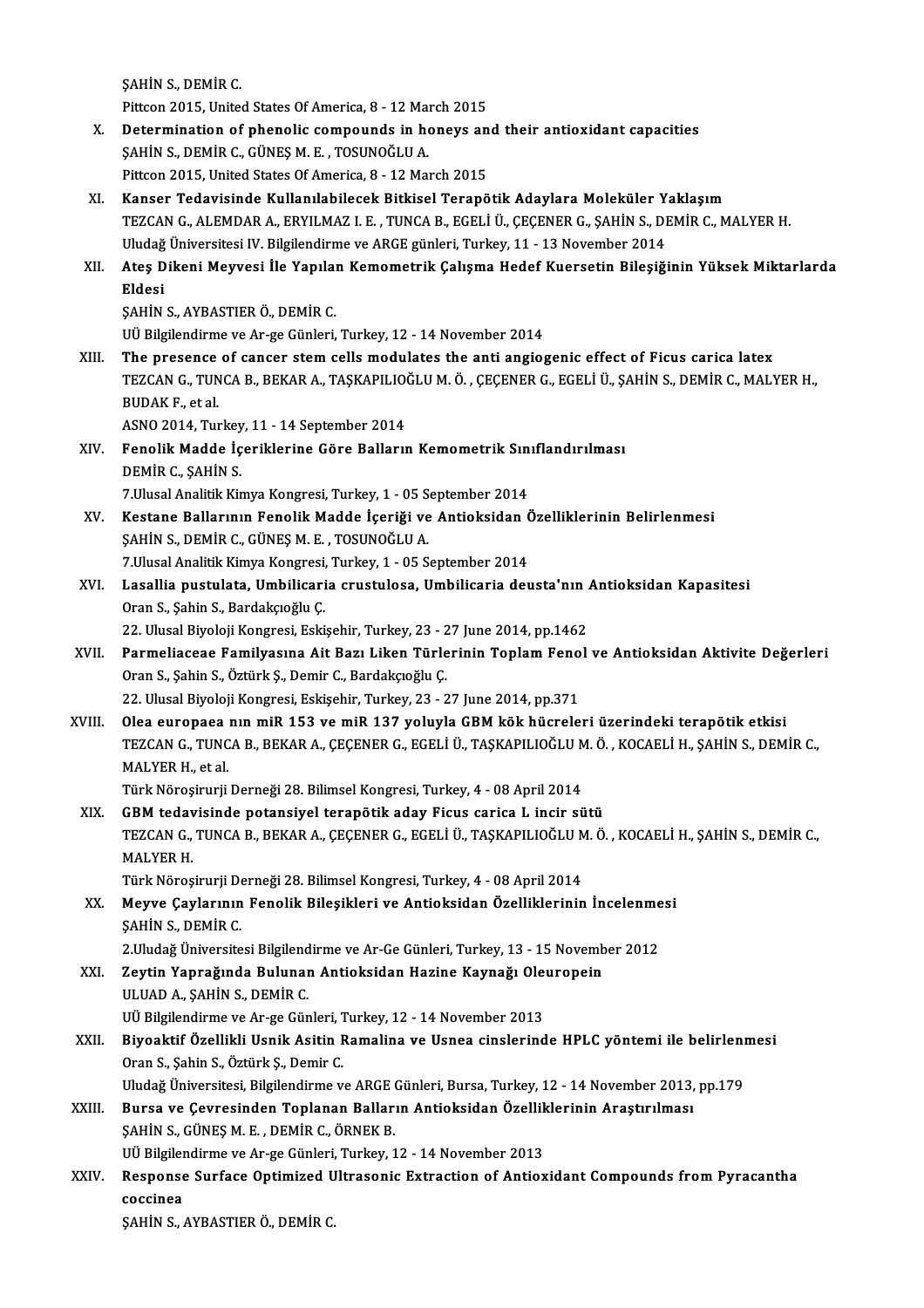6th Black Sea Basin Conference on Analytical Chemistry, Turkey, 10 - 14 September 2013<br>Determination of Antioxidant Conseities of Individual and Combined Phanaliss 6th Black Sea Basin Conference on Analytical Chemistry, Turkey, 10 - 14 September 2013<br>XXV. Determination of Antioxidant Capacities of Individual and Combined Phenolics by CHROMAC Method 6th Black Sea Basin Confer<br>Determination of Antio:<br>DEMİR C., IŞIK E., ŞAHİN S.<br>Eth Plack Sea Basin Confor Determination of Antioxidant Capacities of Individual and Combined Phenolics<br>DEMİR C., IŞIK E., ŞAHİN S.<br>6th Black Sea Basin Conference on Analytical Chemistry, Turkey, 10 - 14 September 2013<br>Pamalina Cinsina Ait Antimilyn DEMİR C., IŞIK E., ŞAHİN S.<br>6th Black Sea Basin Conference on Analytical Chemistry, Turkey, 10 - 14 September 2013<br>XXVI. Ramalina Cinsine Ait Antimikrobiyal Özellik Gösteren Üç Liken Türünün Kromatografik Analizi 6th Black Sea Basin Conference on Analytical Chemistry, Turkey, 10 - 14 September 2013<br>Ramalina Cinsine Ait Antimikrobiyal Özellik Gösteren Üç Liken Türünün Kroma<br>Şahin S., Oran S., Şahintürk P., Demir C., Öztürk Ş. Ramalina Cinsine Ait Antimikrobiyal Özellik Gösteren Üç Liken<br>Şahin S., Oran S., Şahintürk P., Demir C., Öztürk Ş.<br>Kromatografi 2013 Kongresi, Bursa, Turkey, 19 - 22 June 2013, pp.132<br>Bursaantha sassinaa Atas Dikani Mauyas XXVII. Pyracantha coccinea Ateş Dikeni Meyvesinden Kuersetin Ekstraksiyon Parametrelerinin Kemometrik<br>Optimizasyonu Kromatografi 2013 Kongresi, Bursa, Turkey, 19 - 22 June 2013, pp.132 AYBASTIERÖ.,ŞAHİNS.,DEMİRC. Optimizasyonu<br>AYBASTIER Ö., ŞAHİN S., DEMİR C.<br>Kromatografi 2013 Kongresi, Turkey, 19 - 22 June 2013<br>Vitis vinifore seed extrest modulates temerelemid XXVIII. Vitis vinifera seed extract modulates temozolomide sensitivity in human glioblastoma cells via<br>apoptosis related miRNA alterations Kromatografi 2013 Kongresi, Turkey, 19 -<br>Vitis vinifera seed extract modulates<br>apoptosis related miRNA alterations<br>TEZCAN C. TUNCA B. ECELLÜ, CECENED Vitis vinifera seed extract modulates temozolomide sensitivity in human glioblastoma cells via<br>apoptosis related miRNA alterations<br>TEZCAN G., TUNCA B., EGELİ Ü., ÇEÇENER G., ŞAHİN S., BUDAK F., BEKAR A., DEMİR C., AK S., M apoptosis related miRNA alterations<br>TEZCAN G., TUNCA B., EGELİ Ü., ÇEÇENER G., ŞAHİN S., BUDAK F., BEKAR A., DEMİR C., Ak<br>European Human Genetics Conference 2013, United States Of America, 8 - 11 June 2013<br>Petansivel Antio TEZCAN G., TUNCA B., EGELİ Ü., ÇEÇENER G., ŞAHİN S.,<br>European Human Genetics Conference 2013, United St<br>XXIX. Potansiyel Antioksidan Kaynağı Olarak Likenler<br>Oran S. Sobin S. Örtürk S. Domin G. European Human Genetics Conference 2013, United States Of America, 8 - 11 June 2013<br>Potansiyel Antioksidan Kaynağı Olarak Likenler<br>Oran S., Şahin S., Öztürk Ş., Demir C. Uludağ Üniversitesi II. Bilgilendirme ve Ar-Ge Günleri, Bursa, Turkey, 13 - 15 November 2012, pp.229 Oran S., Şahin S., Öztürk Ş., Demir C.<br>Uludağ Üniversitesi II. Bilgilendirme ve Ar-Ge Günleri, Bursa, Turkey, 13 - 15 November 2012, pp.229<br>XXX. Kırmızı Renkli Meyve Çaylarından Elde Edilen İnfüzyonların Antioksidan Öz Uludağ Üniversitesi II.<br>Kırmızı Renkli Meyv<br>Olarak İncelenmesi Kırmızı Renkli Me<br>Olarak İncelenme<br>ŞAHİN S., DEMİR C.<br>Illudağ Üniversitesi Olarak İncelenmesi<br>ŞAHİN S., DEMİR C.<br>Uludağ Üniversitesi II. Bilgilendirme ve Ar-Ge Günleri, 13-15 Kasım 2012, Turkey, 13 - 15 November 2012 ŞAHİN S., DEMİR C.<br>Uludağ Üniversitesi II. Bilgilendirme ve Ar-Ge Günleri, 13-15 Kasım 2012, Turkey, 13 - 15 November 2012<br>XXXI. Çilekli Yoğurttan Antioksidan Madde Ekstraksiyonu Parametrelerinin Kemometrik Optimizasyo Uludağ Üniversitesi II. Bilgilendirm<br>Çilekli Yoğurttan Antioksidan I<br>AYBASTIER Ö., ŞAHİN S., DEMİR C.<br>Uludağ Üniversitesi Bilgilendirme ı Çilekli Yoğurttan Antioksidan Madde Ekstraksiyonu Parametrelerinin Kemo<br>AYBASTIER Ö., ŞAHİN S., DEMİR C.<br>Uludağ Üniversitesi Bilgilendirme ve AR-GE Günleri, Turkey, 13 - 15 November 2012<br>Yahani Eriğin Antioksidan Özelliğin AYBASTIER Ö., ŞAHİN S., DEMİR C.<br>Uludağ Üniversitesi Bilgilendirme ve AR-GE Günleri, Turke<br>XXXII. Yabani Eriğin Antioksidan Özelliğinin Araştırılması<br>ISIK E. SAHİN S. DEMİR C. MALYER H Uludağ Üniversitesi Bilgilendirme ve AF<br>**Yabani Eriğin Antioksidan Özelliği**n<br>IŞIK E., ŞAHİN S., DEMİR C., MALYER H.<br>Illudağ Üniversitesi II. Bilgilendirme ve IŞIK E., ŞAHİN S., DEMİR C., MALYER H.<br>Uludağ Üniversitesi II. Bilgilendirme ve Ar-Ge Günleri, 13-15 Kasım 2012, Turkey, 13 - 15 November 2012 IŞIK E., ŞAHİN S., DEMİR C., MALYER H.<br>Uludağ Üniversitesi II. Bilgilendirme ve Ar-Ge Günleri, 13-15 Kasım 2012, Turkey, 13 - 15 November 2012<br>XXXIII. Analysis of Flavonoids by Liquid Chromatography Mass Spectrometry i Uludağ Üniversitesi<br>Analysis of Flavo<br>ŞAHİN S., DEMİR C.<br><sup>9th Agggan Analyti</sub></sup> Analysis of Flavonoids by Liquid Chromatography Mass Spectro<br>SAHİN S., DEMİR C.<br>8th Aegean Analytical Chemistry Days, Turkey, 16 - 20 September 2012<br>The Asidie Hydrolysis of Some Hydrowysinnemis Asid Deniyatiyy SAHIN S., DEMIR C.<br>8th Aegean Analytical Chemistry Days, Turkey, 16 - 20 September 2012<br>XXXIV. The Acidic Hydrolysis of Some Hydroxycinnamic Acid Derivatives 8th Aegean Analytical Cher<br>The Acidic Hydrolysis o<br>IŞIK E., ŞAHİN S., DEMİR C.<br><sup>9th Aggean Analytical Cher</sup> The Acidic Hydrolysis of Some Hydroxycinnamic Acid Derivative<br>IŞIK E., ŞAHİN S., DEMİR C.<br>8th Aegean Analytical Chemistry Days, Turkey, 16 - 20 September 2012<br>The Effect of Eutrestian Methods on the Phanalis Contant and A IŞIK E., ŞAHİN S., DEMİR C.<br>8th Aegean Analytical Chemistry Days, Turkey, 16 - 20 September 2012<br>XXXV. The Effect of Extraction Methods on the Phenolic Content and Antioxidant Capacity of Prunus L.<br>Crown in Burse Turke **8th Aegean Analytical Chen<br>The Effect of Extraction<br>Grown in Bursa Turkey<br>ISIKE SAHINS DEMID C** The Effect of Extraction<br>Grown in Bursa Turkey<br>IŞIK E., ŞAHİN S., DEMİR C.<br><sup>9th Aggaan Analytical Char</sup> Grown in Bursa Turkey<br>IŞIK E., ŞAHİN S., DEMİR C.<br>8th Aegean Analytical Chemistry Days, Turkey, 16 - 20 September 2012<br>Illtresonis Assisted Extraction of Antioxidant Compounds from IŞIK E., ŞAHİN S., DEMİR C.<br>8th Aegean Analytical Chemistry Days, Turkey, 16 - 20 September 2012<br>XXXVI. Ultrasonic Assisted Extraction of Antioxidant Compounds from Lichens and their Antioxidant<br>Properties 8th Aegean<br>Ultrasonic<br>Properties<br>Sobin S. Ora ŞahinS.,OranS.,Demir C.,ÖztürkŞ. Properties<br>Şahin S., Oran S., Demir C., Öztürk Ş.<br>8th Aegean Analytical Chemistry Days, İzmir, Turkey, 16 - 20 September 2012, pp.117<br>The Asidis Hydrolysis Meshanism of Phanalis Compounds Sahin S., Oran S., Demir C., Öztürk Ş.<br>8th Aegean Analytical Chemistry Days, İzmir, Turkey, 16 - 20 Septe<br>XXXVII. The Acidic Hydrolysis Mechanism of Phenolic Compounds<br>REMIR G. SAHIN S. ISIK E 8th Aegean Analytical Cher<br>The Acidic Hydrolysis M<br>DEMİR C., ŞAHİN S., IŞIK E.<br>8th Asgean Analytical Cher The Acidic Hydrolysis Mechanism of Phenolic Compounds<br>DEMIR C., ŞAHİN S., IŞIK E.<br>8th Aegean Analytical Chemistry Days. Turkey, 16 - 20 September 2012 XXXVIII. Meyveli İçeceklerin Antioksidan Özelliklerinin İncelenmesi KOYUTÜRKE. İ. ,DOĞANE.,ŞAHİNS.,DEMİRC. Meyveli İçeceklerin Antioksidan Özelliklerinin İncelenmesi<br>KOYUTÜRK E. İ. , DOĞAN E., ŞAHİN S., DEMİR C.<br>3.Ulusal Kimya Öğrenci Kongresi, Turkey, 13 - 15 September 2012<br>Determination Of Bhanalia Camnounda in Hunoriaum Barf XXXIX. Determination Of Phenolic Compounds in Hypericum Perforatum L and Isolation by Column<br>Chromatography **3.Ulusal Kimya Öğre<br>Determination Of<br>Chromatography**<br>AVPASTIED Ö. SAHİ AYBASTIERÖ.,ŞAHİNS.,DEMİRC.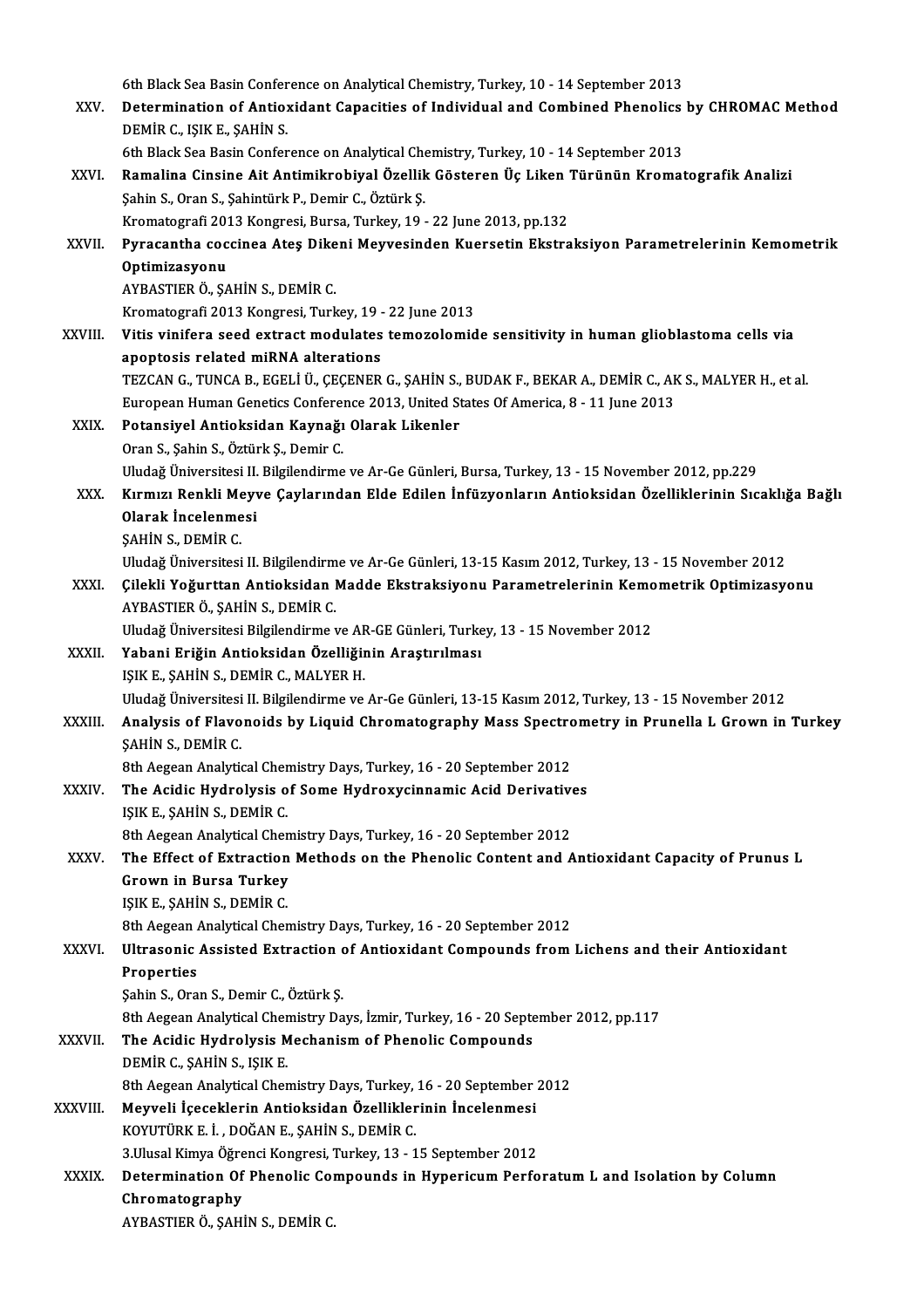3rd PAK-TURK Conference on Chemical Sciences, Turkey, 13 - 15 September 2012<br>Determination of Phonolia Compounds in Lourus Nobilia Luvith Different

|         | 3rd PAK-TURK Conference on Chemical Sciences, Turkey, 13 - 15 September 2012                                                       |
|---------|------------------------------------------------------------------------------------------------------------------------------------|
| XL.     | Determination of Phenolic Compounds in Laurus Nobilis L with Different Extraction and Hydrolysis                                   |
|         | Methods                                                                                                                            |
|         | IŞIK E., ŞAHİN S., DEMİR C.                                                                                                        |
|         | 3rd PAK-TURK Conference on Chemical Sciences, Turkey, 13 - 15 September 2012                                                       |
| XLI.    | CHROMAC Yöntemiyle Doğal Ürünlerde Antioksidan Kapasite Tayini                                                                     |
|         | DEMİR C., IŞIK E., ŞAHİN S.                                                                                                        |
|         | VI. Ulusal Analitik Kimya Kongresi, Turkey, 3 - 07 September 2012                                                                  |
| XLII.   | Meyve Sularının Fenolik Madde İçeriklerinin Çok Değişkenli Kalibrasyon Teknikleri ile Belirlenmesi                                 |
|         | ŞAHİN S, IŞIK E, DEMİR C.                                                                                                          |
|         | VI. Ulusal Analitik Kimya Kongresi, Turkey, 3 - 07 September 2012                                                                  |
| XLIII.  | Böğürtlen Yaprağından Antioksidan Maddelerin Ultrasonik Ekstraksiyon Parametrelerinin                                              |
|         | Kemometrik Optimizasyonu                                                                                                           |
|         | AYBASTIER Ö., IŞIK E., ŞAHİN S., DEMİR C.                                                                                          |
|         | VI. Ulusal Analitik Kimya Kongresi, Turkey, 3 - 07 September 2012                                                                  |
| XLIV.   | Bazı Meyve Çaylarının Fenolik Bileşikleri ve Antioksidan Aktivitelerinin İnfüzyon Süresi ve Sıcaklığa                              |
|         | Bağlı Olarak İncelenmesi<br>ÖZKAYNAK S., BAYRAM Z., ŞAHİN S., DEMİR C.                                                             |
|         | VI. Ulusal Analitik Kimya Kongresi, Turkey, 3 - 07 September 2012                                                                  |
| XLV.    | Bazı Dalsı ve Yapraksı Liken Türlerinde Toplam Fenol ve Antioksidan Kapasite Tayini                                                |
|         | Oran S., Şahin S., Öztürk Ş., Demir C.                                                                                             |
|         | 21. Ulusal Biyoloji Kongresi, İzmir, Turkey, 3 - 07 September 2012, pp.98                                                          |
| XLVI.   | Çilekli Yoğurttan Antioksidan Madde Ekstraksiyonu Parametrelerinin Merkezi Kompozit Dizayn İle                                     |
|         | Optimizasyonu                                                                                                                      |
|         | BAYRAM Z., ÖZKAYNAK S., AYBASTIER Ö., ŞAHİN S., DEMİR C.                                                                           |
|         | VI. Ulusal Analitik Kimya Kongresi, Turkey, 3 - 07 September 2012                                                                  |
| XLVII.  | Kırmızı Renkli Meyvelerden Elde Edilen Çayların Antioksidan Özelliklerin Araştırılması                                             |
|         | BAYRAM Z., ÖZKAYNAK S., ŞAHİN S., DEMİR C.                                                                                         |
|         | VI. Ulusal Analitik Kimya Kongresi, Turkey, 3 - 07 September 2012                                                                  |
| XLVIII. | Likenlerde Toplam Fenol ve Antioksidan Aktivite Tayinleri                                                                          |
|         | Oran S., Şahin S., Öztürk Ş., Demir C.                                                                                             |
|         | Uludağ Üniversitesi Bilgilendirme ve Ar-Ge Günleri, Bursa, Turkey, 15 - 16 November 2011, pp.98                                    |
| XLIX.   | Endüstriyel Üretim Proses Parametrelerinin Kemometrik Optimizasyonu                                                                |
|         | ŞAHİN S., AYBASTIER Ö., IŞIK E., DEMİR C.                                                                                          |
|         | 1. Uludağ Üniversitesi Bilgilendirme ve AR-GE Günleri, Turkey, 15 - 16 November 2011                                               |
| L.      | Tıbbi ve Aromatik Bitkilere Kimyasal Bir Bakış                                                                                     |
|         | ŞAHİN S., AYBASTIER Ö., IŞIK E., DEMİR C.                                                                                          |
|         | 1. Uludağ Üniversitesi Bilgilendirme ve AR-GE Günleri, Turkey, 15 - 16 November 2011                                               |
| LI.     | Donmuş Muhafaza Süresinin Antioksidan Maddeler Üzerine Etkisi                                                                      |
|         | IŞIK E., ŞAHİN S., DEMİR C.<br>Uludağ Üniversitesi Bilgilendirme ve Ar-Ge Günleri, 15-16 Kasım 2011, Turkey, 15 - 16 November 2011 |
| LII.    | Response Surface Optimized Ultrasonic Assisted Extraction of Phenolic Compounds from Artemisia L                                   |
|         | ŞAHİN S., AYBASTIER Ö., IŞIK E., DEMİR C.                                                                                          |
|         | 1st International Conference on New Trends in Chemometrics and Applications, Turkey, 8 - 11 October 2011                           |
| LIII.   | Response Surface Optimized Ultrasonic Assisted Extraction of Quercetin from Hypericum Perforatum                                   |
|         | L                                                                                                                                  |
|         | AYBASTIER Ö., ŞAHİN S., DEMİR C.                                                                                                   |
|         | 1st International Conference on New Trends in Chemometrics and Applications, Turkey, 8 - 11 October 2011                           |
| LIV.    | Fenolik Maddelerin Ekstraksiyonu ve Antioksidan Aktivitelerinin Tayini                                                             |
|         | AYBASTIER Ö., ŞAHİN S., DEMİR C.                                                                                                   |
|         | II. Ulusal Kimya Öğrenci Kongresi, Turkey, 14 - 17 June 2011                                                                       |
|         |                                                                                                                                    |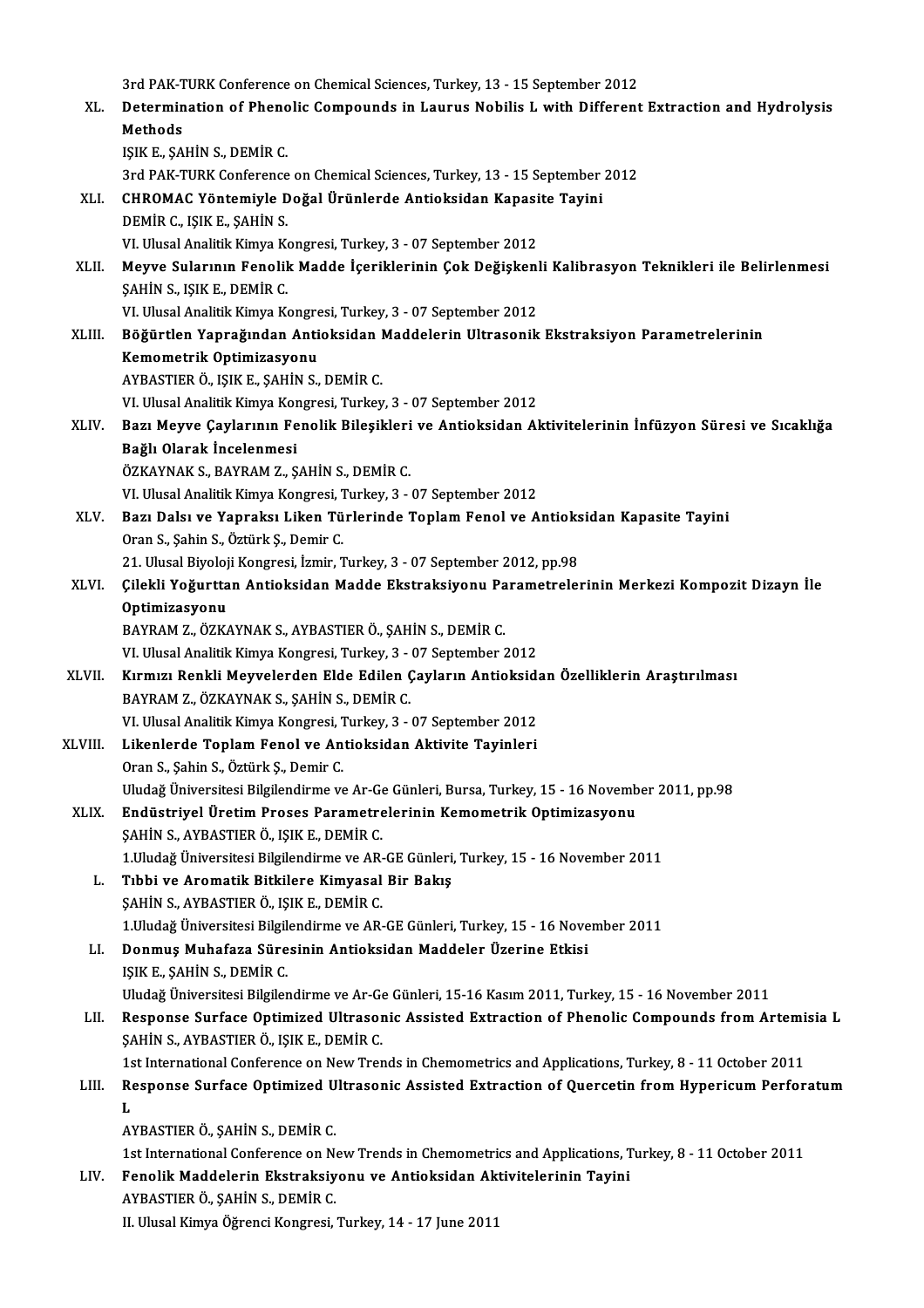| LV.    | Kromatografik Veriler Kullanılarak Kemometrik Yöntemler ile Antioksidan Aktivite Tayini              |
|--------|------------------------------------------------------------------------------------------------------|
|        | DEMİR C., ŞAHİN S., ESRA S., AYBASTIER Ö.                                                            |
|        | V. Ulusal Analitik Kimya Kongresi, Turkey, 21 - 25 June 2010                                         |
| LVI.   | Kitosan Kürelere HRP Enzimi İmmobilizasyonu ile Bitki Örneklerinde Enzimatik Toplam Fenol Tayini     |
|        | AYBASTIER Ö., ŞAHİN S., ESRA S., DEMİR C.                                                            |
|        | V. Ulusal Analitik Kimya Kongresi, Turkey, 21 - 25 June 2010                                         |
| LVII.  | Çok Değişkenli Kalibrasyon Teknikleri ile Toplam Fenol Tayinleri                                     |
|        | ŞAHİN S., ESRA S., DEMİR C.                                                                          |
|        | 5 Ulusal Analitik Kimya Kongresi, Turkey, 21 - 25 June 2010                                          |
| LVIII. | Prediction of Total Antioxidant Activity from Chromatograms by Net Analyte Signal and Orthogonal     |
|        | <b>Signal Correction Partial Least Squares Regression</b>                                            |
|        | ŞAHİN S., ESRA S., AYBASTIER Ö., DEMİR C.                                                            |
|        | Workshop On Antioxidant Measurement Assay Methods, Turkey, 21 April 2010                             |
| LIX.   | Böğürtlen Rubus fruticosus L Çeşitlerinde Toplam Fenol ile Antioksidan Aktivite Arasındaki İlişkinin |
|        | <i>incelenmesi</i>                                                                                   |
|        | ESRA S., ŞAHİN S., DEMİR C.                                                                          |
|        | XI.Ulusal Spektroskopi Kongresi, Turkey, 23 - 26 June 2009                                           |
| LX.    | Bitki Örneklerinde Enzimatik Toplam Fenol Tayini                                                     |
|        | ŞAHİN S., DEMİR C.                                                                                   |
|        | XI.Ulusal Spektroskopi Kongresi, Turkey, 23 - 26 June 2009                                           |
| LXI.   | Çok Değişkenli Kalibrasyon Modellerinin Geliştirilmesinde Spektral Bölge ve Değişken Seçimi          |
|        | ŞAHIN S, DEMIR C                                                                                     |
|        | X.Ulusal Spektroskopi Kongresi, Turkey, 4 - 06 July 2007                                             |
| LXII.  | Türkiye de Yetişen Prunella Lamiacea Türlerinde Antioksidan Aktivite ve Toplam Fenol Tayini          |
|        | <b>ŞAHİN S., ESRA S., DEMİR C.</b>                                                                   |
|        | X Ulusal Spektroskopi Kongresi, Turkey, 4 - 07 July 2007                                             |
| LXIII. | Determination of Textile Dyes in Wastewater by High Performance Liquid Chromatography                |
|        | SAHIN S., DEMIR C.                                                                                   |
|        | 4th Aegean Analytical Chemistry Days, Turkey, 29 September - 03 October 2004                         |
| LXIV.  | Identification of Degradation Products of Dyes in Wastewater by Gas Chromatography Mass              |
|        | Spectrometry after Photooxidation                                                                    |
|        | <b>SAHIN S, DEMIR C</b>                                                                              |
|        | 2nd Black Sea Basin Conference on Analytical Chemistry, Turkey, 14 - 17 September 2003               |
|        |                                                                                                      |

### Supported Projects

ÇEÇENERG.,ŞAHİNS.,ProjectSupported byHigher EducationInstitutions,FarklıArdıçTürlerine Juniperus communis Julpportion in ofsold.<br>ÇEÇENER G., ŞAHİN S., Project Supported by Higher Education Institutions, Farklı Ardıç Türlerine Juniperus communis<br>Juniperus excelsa Juniperus oxycedrus Ait Yaprak ve Meyve Özütlerinini HPLC ile Kar ÇEÇENER G., ŞAHİN S., Project Supported by Higher Education<br>Juniperus excelsa Juniperus oxycedrus Ait Yaprak ve Meyve Ö<br>Hatlarında Sitotoksik Etkisinin Araştırılması, 2014 - Continues<br>Arı E. Sabin S. Aybester Ö. Project Su Juniperus excelsa Juniperus oxycedrus Ait Yaprak ve Meyve Özütlerinini HPLC ile Karakterize Edilmesi ve Prostat Hücre<br>Hatlarında Sitotoksik Etkisinin Araştırılması, 2014 - Continues<br>Arı F., Şahin S., Aybastıer Ö., Project

Hatlarında Sitotoksik Etkisinin Araştırılması, 2014 - Continues<br>Arı F., Şahin S., Aybastıer Ö., Project Supported by Higher Education Institutions, Malign ve Sağlıklı Akciğe<br>Oksidatif DNA Hasarı Markör Ürünlerinin Belirlen Arı F., Şahin S., Aybastıer Ö., Project Supporte<br>Oksidatif DNA Hasarı Markör Ürünlerinin Bel:<br>Mekanizmalarının Araştırılması, 2014 - 2020<br>Aybastıar Ö. Sahin S. Project Supported by H Oksidatif DNA Hasarı Markör Ürünlerinin Belirlenmesi ve Hasar Oluşumunu Antioksidanların Baskılama<br>Mekanizmalarının Araştırılması, 2014 - 2020<br>Aybastıer Ö., Şahin S., Project Supported by Higher Education Institutions, Baz

Mekanizmalarının Araştırılması, 2014 - 2020<br>Aybastıer Ö., Şahin S., Project Supported by Higher Education Institutions, Bazı Doğal Örneklerde<br>İzolasyonu ve Bu Maddelerin DNA Oksidatif Hasarı Üzerine Etkilerinin İncelenmesi Aybastıer Ö., Şahin S., Project Supported by Higher Education Institutions, Bazı Doğal Örneklerden Fenolik Maddelerir<br>İzolasyonu ve Bu Maddelerin DNA Oksidatif Hasarı Üzerine Etkilerinin İncelenmesi, 2013 - 2020<br>Mutlu Genç İzolasyonu ve Bu Maddelerin DNA Oksidatif Hasarı Üzerine Etkilerinin İncelenmesi, 2013 - 2020<br>Mutlu Gençkal H., Şahin S., Ulukaya E., Arı F., Erkısa M., Project Supported by Higher Education Institutions, Bazı Metal<br>İyonla İyonlarının Fenolik Ligantlar ile Oluşturdukları Komplekslerin Sentezi Karakterizasyonu Antioksidan ve Antikanser

Şahin S., Aybastıer Ö., Project Supported by Higher Education Institutions, Farklı Stres Ortamlarında Mikroalglerin Özelliklerinin Araştırılması, 2014 - 2019<br>Şahin S., Aybastıer Ö., Project Supported by Higher Education Institutions, Farklı Stres Ortamlarında Mikroalglerin<br>Sentezlediği Karotenoidlerin Oluşum Mekanizmasının İncelenmesi v Şahin S., Aybastıer Ö., Project Supported by Higher Education Institutions, Farklı Stres Ortamlarında Mikroalgler<br>Sentezlediği Karotenoidlerin Oluşum Mekanizmasının İncelenmesi ve Antioksidan Özeliklerinin Belirlenmesi, 20